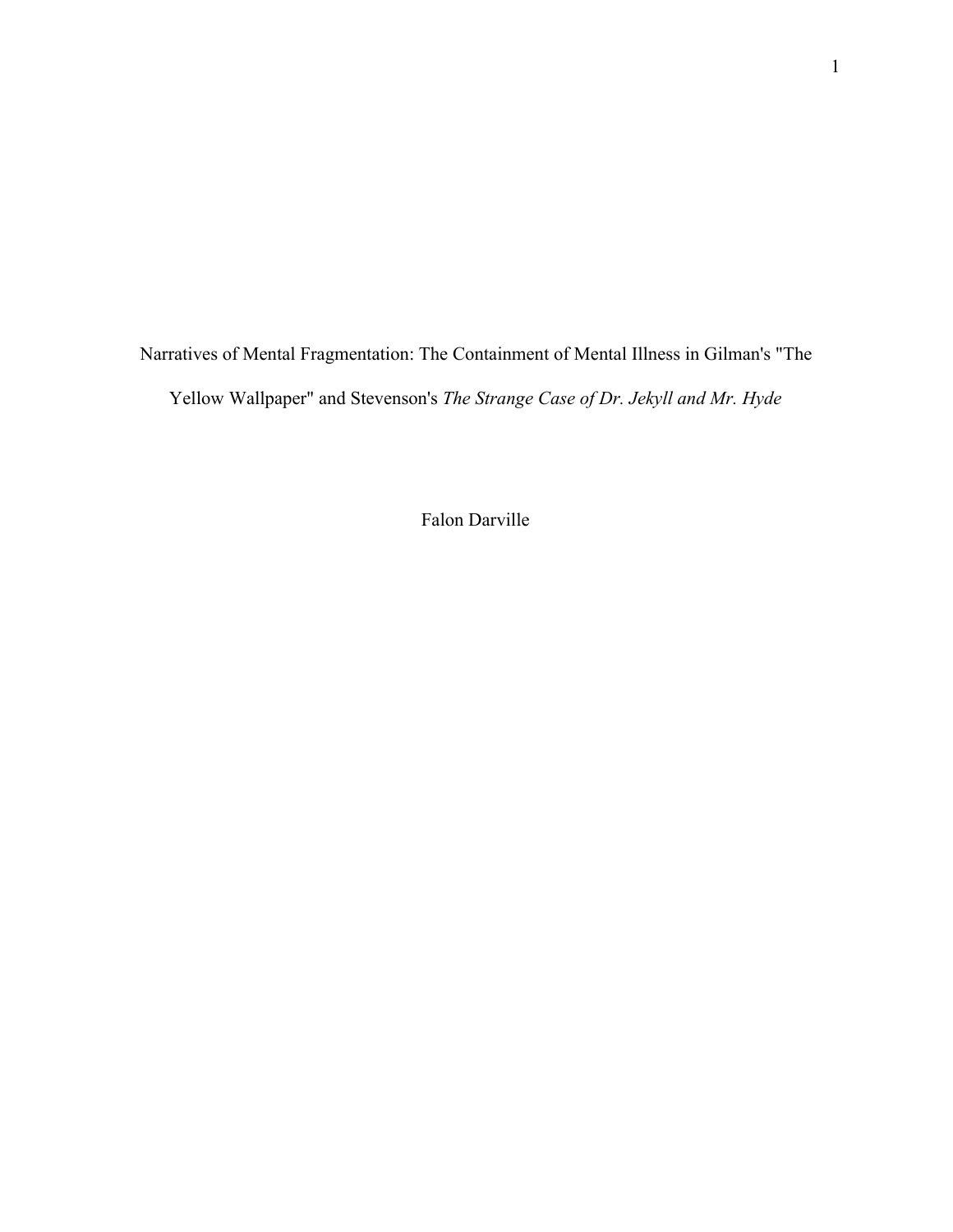## I don't know why I should write this. I don't want to. I don't feel able.

## -from Charlotte Perkins Gilman's "The Yellow Wallpaper" (173)

The abnormal is exploited and exploitative, read and interpreted, and can give an entire subpopulation a voice. This narratorial voice both brings the group to light and serves to create bounds within which it can exist without stepping into the world of reason. Read simply as allegory, "Strange Case" and "Yellow Wallpaper" largely ignore the mechanism that allows these texts to survive in the canon of academia and college reading lists. This mechanism is that of the narrative freedoms which give space to the parts of humanity which are difficult to speak of, madness and mores. The fact that these texts are still canonized and studied shows the vast power that authorship has. In both stories, we see the negotiation of agency through the act of writing. The status of authorship gives the character in mental turmoil some space to allow for his or her Otherness. Writing is a claim at selfhood, where selfhood has been repressed and discouraged from existing due to social constraints. Writing has been, and is, that space wherein the abnormal comes out, thrives, and makes it into larger schemes of discourse. Abiding by Foucault's analysis of the "Repressive Hypothesis," that which is repressed and pushed out in these narratives is just that which emerges in these narratives and becomes a topic of discussion, while coming into public eye.

I will intentionally use the word "madness" in my discourse, so as to draw attention to the insensitivity of the language, and perhaps the necessity of this insensitivity, for there seems to be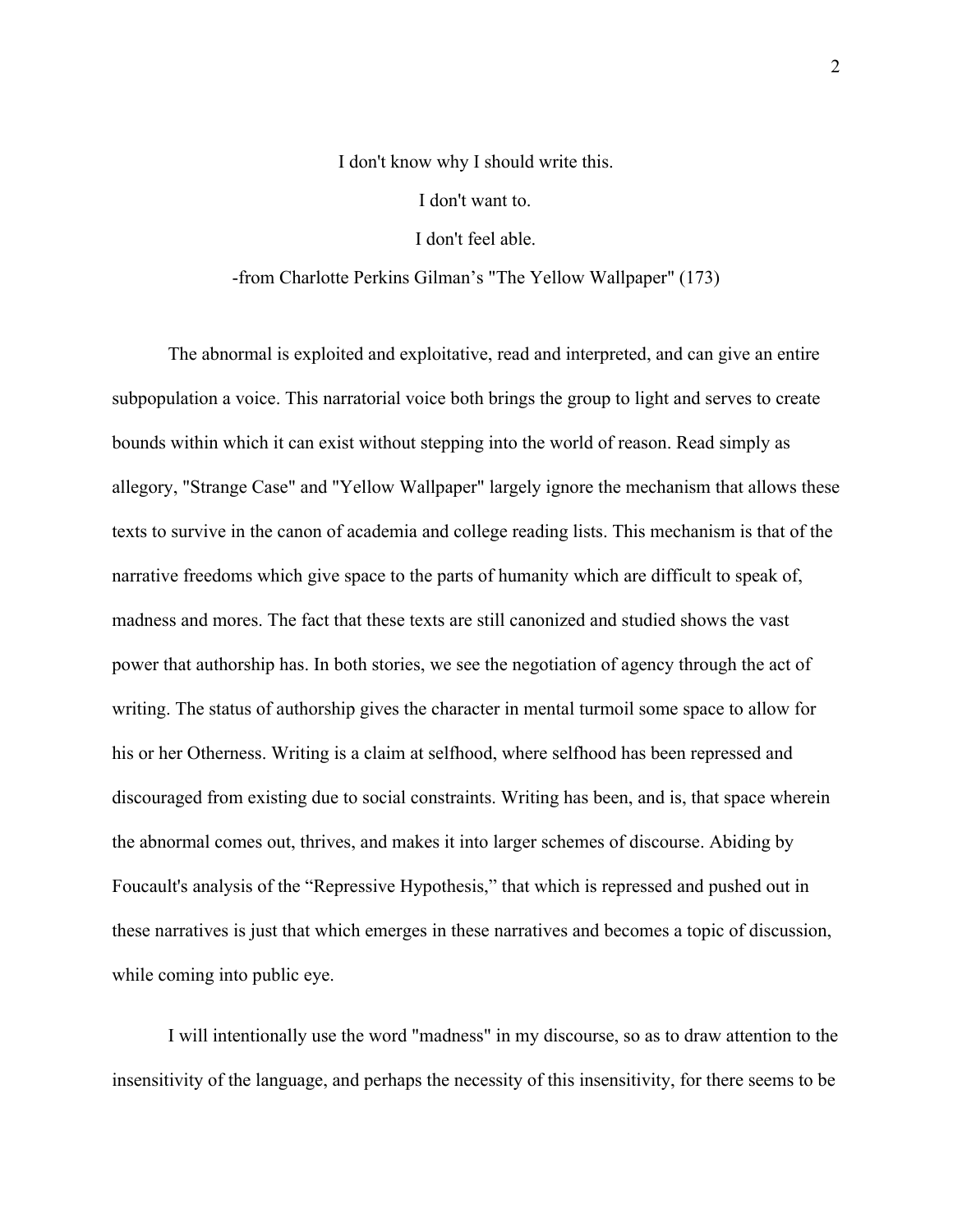no other proper way to speak on this topic except by use of the words we are familiar with. In the Lacanian sense, it is words that reveal the limited information we have on a subject, but that are also necessary if we are to have the discussion in the first place. This familiarity of our vocabulary for mental illness is what I will exploit in order to address this topic in a way such as not to discount the experiences of the mad, but to legitimize them. This will be done by correlating the narrative's function and its existence with the process of madness. By process, I refer to the intensification and change of the mental state of the characters as the narrative progresses and moves forward. What emerges is what I will refer to as the "voice of the mad." This "voice" comes from a variety of places. Sometimes it comes from the mental illness itself which infiltrates the narrative and distorts it. This voice can also come from an induction of the state of "madness" which can be achieved, for example as in "Strange Case," by taking a drug that provides an altered state of consciousness.

The voice of the mad is one that is both romanticized and stigmatized. When considering the voice of the mad, it is important to recognize it as a relatively recent concept. This is because the narrative of the mad person has for long been looked upon as an allegory for female oppression in "Yellow Wallpaper" and a representation of the dual nature of man in "Strange Case of Dr. Jekyll and Mr. Hyde." It is important to create an alternate discourse and interpretation of these texts, particularly considering the neglect that this topic has suffered in literary studies. To give these texts over to a purely allegorical reading is to disregard the discourse the texts encourage on the presence and exploitation of states of abnormal mental functionings. This is a trial at the acknowledgement of mental illness in these texts, and a look at the convergence between nineteenth century public opinion on madness and representations of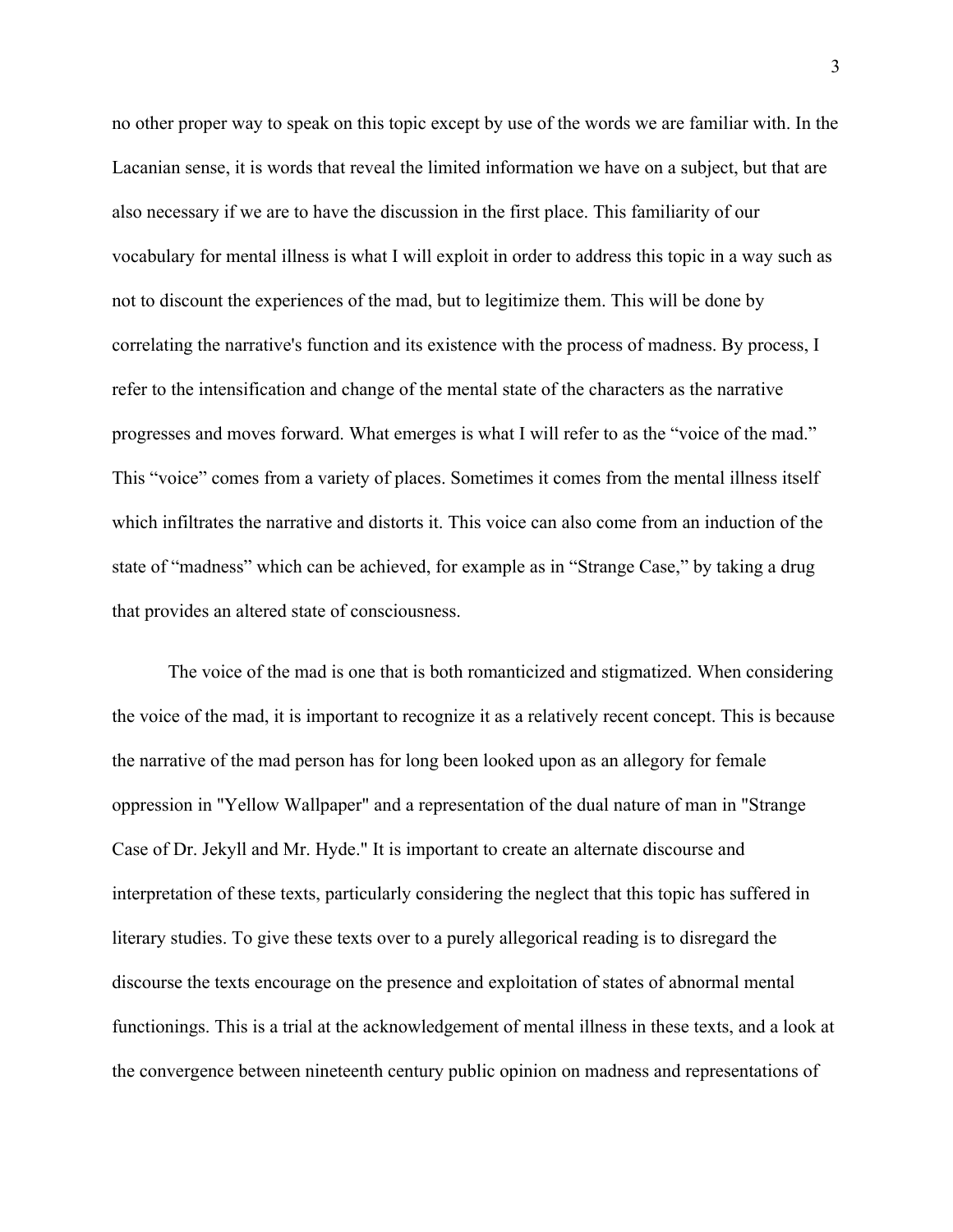madness in the literature of the time period. It is also about the way in which the narrative as a structure can provide insight into the mental states of the characters, and how the narrators grasp at agency through the power gotten by authorship. I will be focusing on the narrative structure and how it relates with the mental state of the narrator, that which is induced in "Strange Case" and that which is exacerbated by modes of repression in "The Yellow Wallpaper."

 In the nineteenth century, the limitations in medical knowledge of mental illness produced a culture of fear and distrust around those suffering from "madness." What survives of this period is a work of documentation of the difficulties of living in a society that could not, and would not, acknowledge mental illness as a legitimate mental disorder that impacted the sufferers' everyday lives. Here I will look at ways in which mental illness exists in the nineteenth century Literature tradition, and focus on targeting the illness as one unburdened by stereotypes of gender and criminality normally associated with the madness narrative. Narratives of deviant mental states both construct and contain madness, especially within the parameters of narrative functions, which force into being the ways in which the mentally ill influence and manipulate their narratives and contain the abnormal within a body of text. The exploitative nature of the texts to be examined are not only like this because of the tradition in which they are created and read but also because they are constructed from the narrative lens of states of consciousness that are considered to be abnormal. When I say abnormal, it is in the sense that the characters, during states of Otherness, act in a way that does not fit into the cultural and social framework of the "normal"

In "Strange Case" the Jekyll induces the state that allows him freedom, whereas in "The Yellow Wallpaper" Gilman's heroine seems to come to her abnormal state in a progressive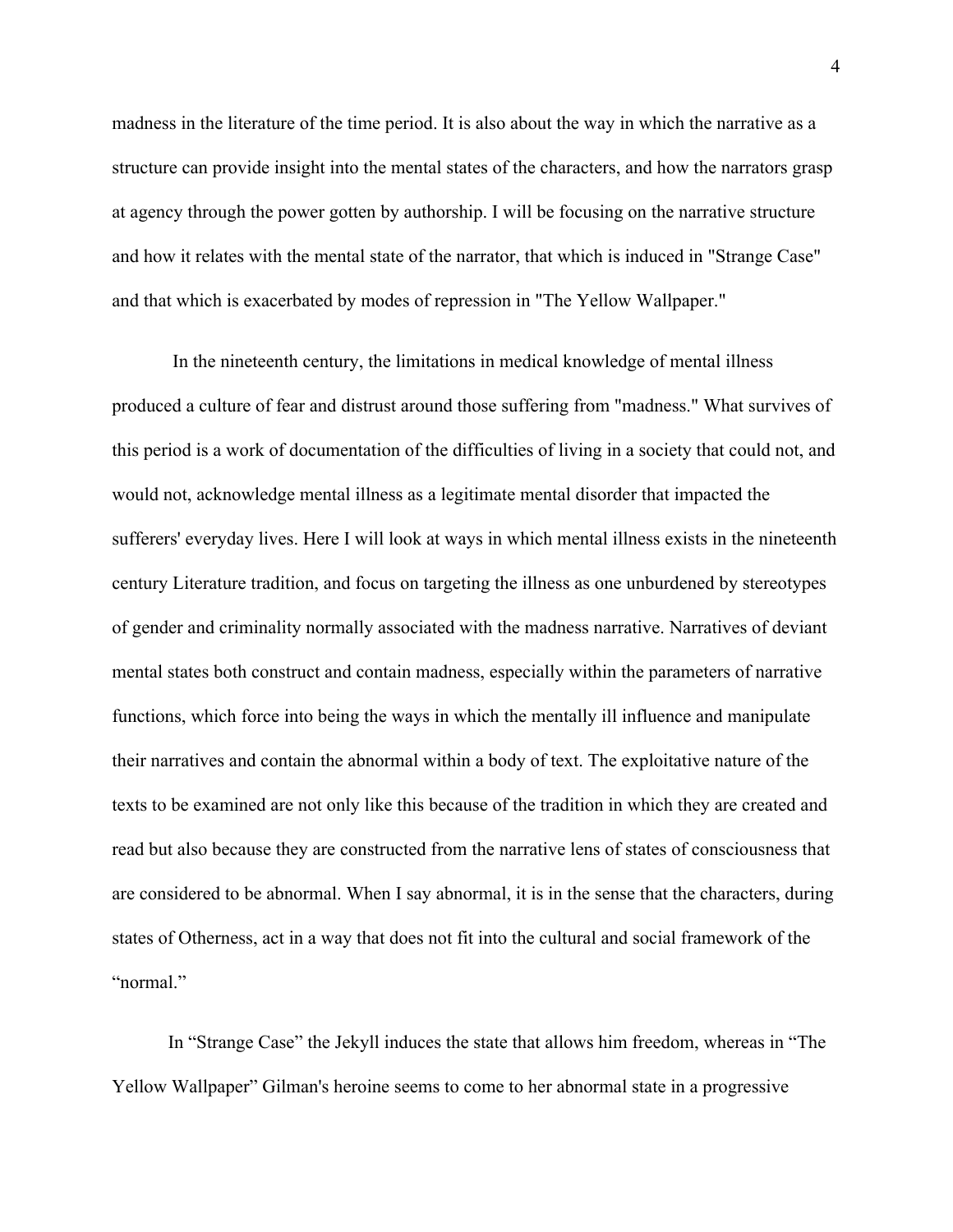manner, aided by her husband's disbelief. The analysis of these texts as first-person narratives can be seen in contrast with the text written from the viewership and penmanship of the "analyst" figure. For example, Sigmund Freud writes a case study on a young woman he calls Dora. In this narrative, he takes a historically real figure, renames her, and recreates her through the medium of text. In doing so, he sections her off as abnormal and study-able. In this way he also institutionalizes her by making her into a model that can be normalized and tranquilized by diagnosis and study. The labeling somehow strips her of power, and so does the non-existence of a first-person narrative from her perspective. Freud at once constructs Dora and enables discourse on a particular form of madness he deems to be hysteria, and at the same time controls this very figure through diagnosis and by holding the authorial power of creating her as a figure within the text which does not exist, as he has created her outside of the text. He allows space for the madness and contains this space within a narrative framework that is also dictated by his methodology. This methodology is based on Symbolic Order (linguistic thought system), which structures and restricts all of our thoughts, and by surrogacy, actions, for it constructs "normal" and "abnormal."

Dora strives for independence but does not get it, especially in the text, where she is limited by the perceptions and narrative capabilities of Freud, the author. While the narrative form limits Dora in many ways, it also allows her the space of focality. She gains the space on the pages of a potent discourse, and thereby becomes a powerful figure in the conversation as a subject. Jekyll similarly creates this space of experiment in Otherness and containing this creation when he releases Hyde, who takes on potent allegorical meaning: he is the persona in the text who is able to go outside of "normal" social mores and interactions. But as the narrator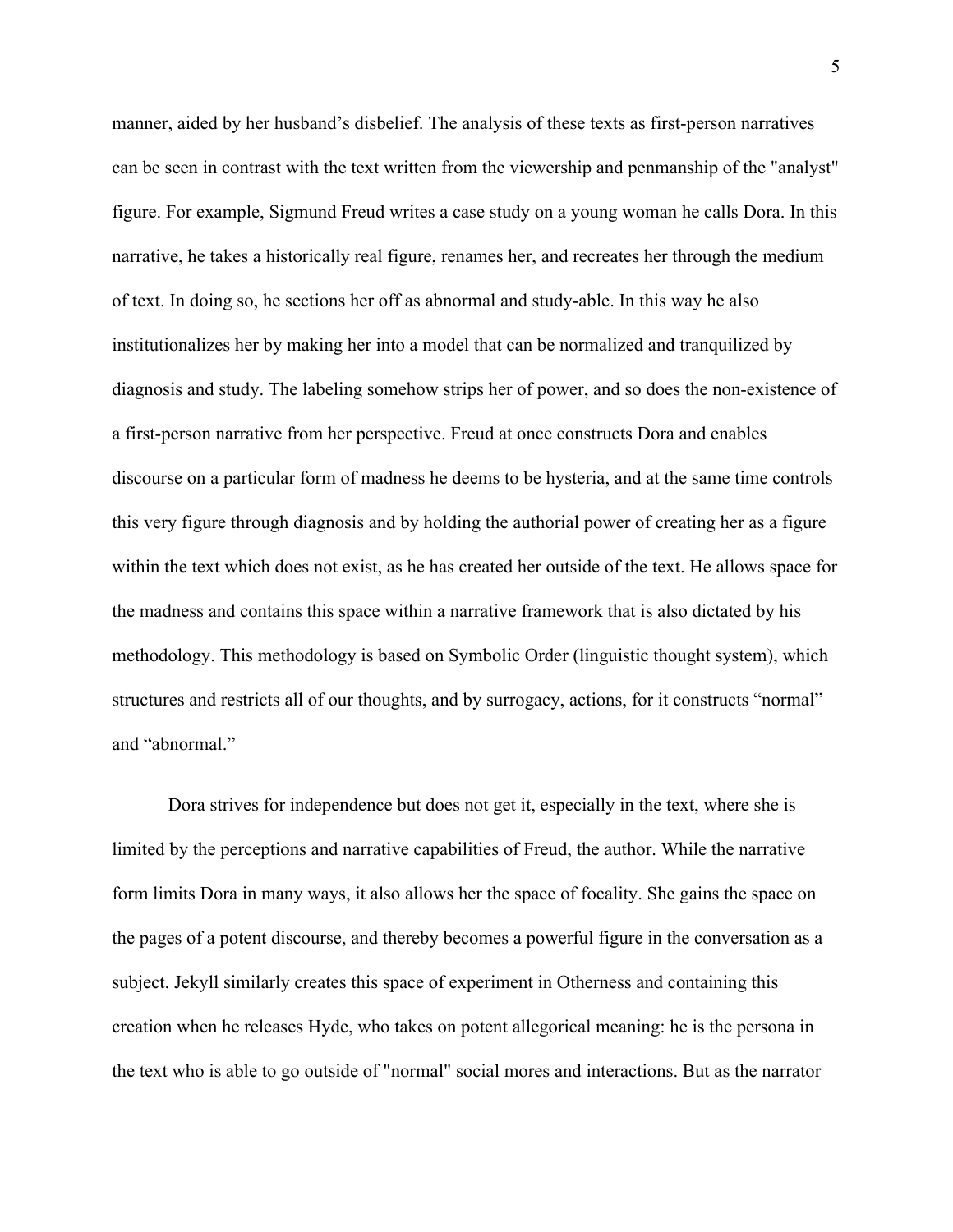of his Statement, he never allows Hyde to emerge with a voice in the text beyond mediations imposed on him.

The relevance of this argument in present time is born from the idea that there is still no space for a discourse on those abnormal behaviors of humans, and that the space allotted this "power" of discourse is illusory in that it is constrained to narrative conventions and cannot remain alive outside of these constraints which include coherence, linearity, and exploitation of the topic for entertainment purposes. Note that madness is only deemed permissible to be spoken of in obvious circumstances -in the eventhood of the writer being an artist- for otherwise the writing of experience would need to be taken out of the context of fictionalization and into the realm of "real" experience, and perhaps set aside frivolously as a text that is marred by the stigma it gets from being recognized as a text from the perspective of a person in an altered state of consciousness.

During the eighteenth century, madness was perceived as a threat to the normal person. Madness was also a source of entertainment. For a period of time, the mental hospital Bedlam charged an admission fee to those members of the public interested in viewing those institutionalized. There was also a time in which madness was believed to be spread by "bad air," a gross misconception of the source of mental illness. The threat and the entertainment value of mental illness reduced it to something that simply could not be taken seriously as a social and biological issue. Slowly, there emerged narratives describing the experience of these institutions and of mental illness in its manifest state, including *Perceval's Narrative: A Patient's Account of His Psychosis 1830-1832*. The narrative of Perceval is an autobiography written by a man institutionalized against his will for what future analysts looked at as schizophrenic symptoms,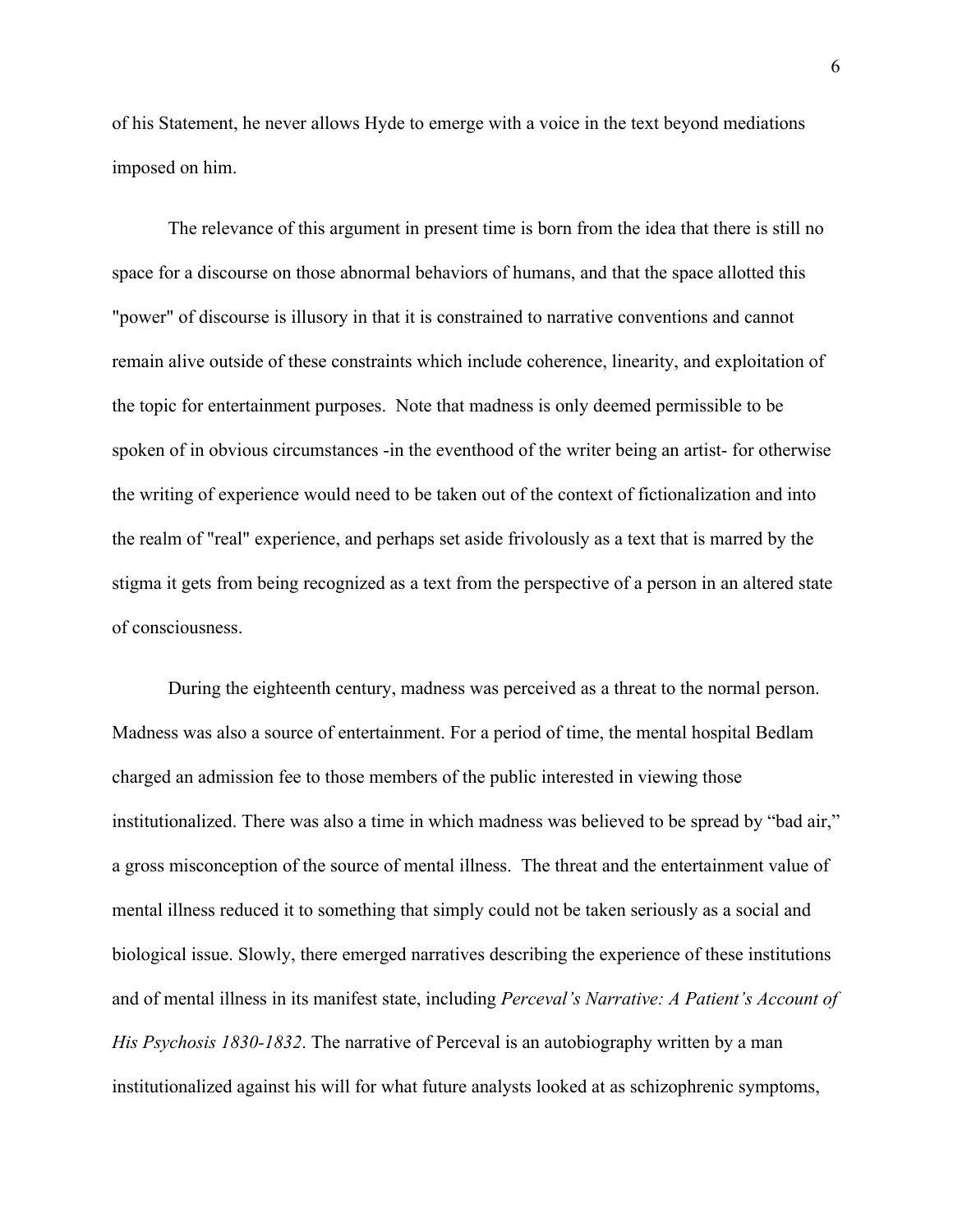which included hallucinations, hearing voices, and evidently distorted ideas of reality.

Perhaps those writing fiction got a voice because their narrative voice is deemed far enough from the truth to take on romanticized qualities and it still provides somewhat of a warning of the mad. With these narratives also comes a sense of the safety of being removed from the mad subject, who like those people institutionalized for their eccentricities, is contained within the "safe" parameters of the text. It is not the individual who retains a voice through this "language" spoken but it is "madness" itself which gets the voice. Reviewers of "The Yellow Wallpaper" jumped on the opportunity to morally reprimand the author and her publisher for bringing the conversation of mental illness into light, and others seemed misinformed as to the discursive potential of those sensitive topics brought up in the text. A reviewer for *The New England Magazine* (1892) going by simply "M.D" describes the narrative as follows: "It is a sad story of a young wife passing through the gradations from slight mental derangement to raving lunacy....It certainly seems open to serious question if such literature should be permitted in print...To others, whose lives have become a struggle against an heredity of mental derangement, such literature contains deadly peril. Should such stories be allowed to pass without protest, without severe censure?" (Dock 103). He labels the story as being written in "a sensational style" and as "holding the reader in morbid fascination to the end" thereby defining it as *entertainment*, which was what the mad were for a great deal of time. "M.D" also involves in his review a question of the moral obligation of those people in power of censoring what is published, thereby alluding to the industry governing publication, and in this, making it liable for the information (even fictional) that is available to the public for consumption. The reviewer perhaps feels threatened by the opening of this discourse.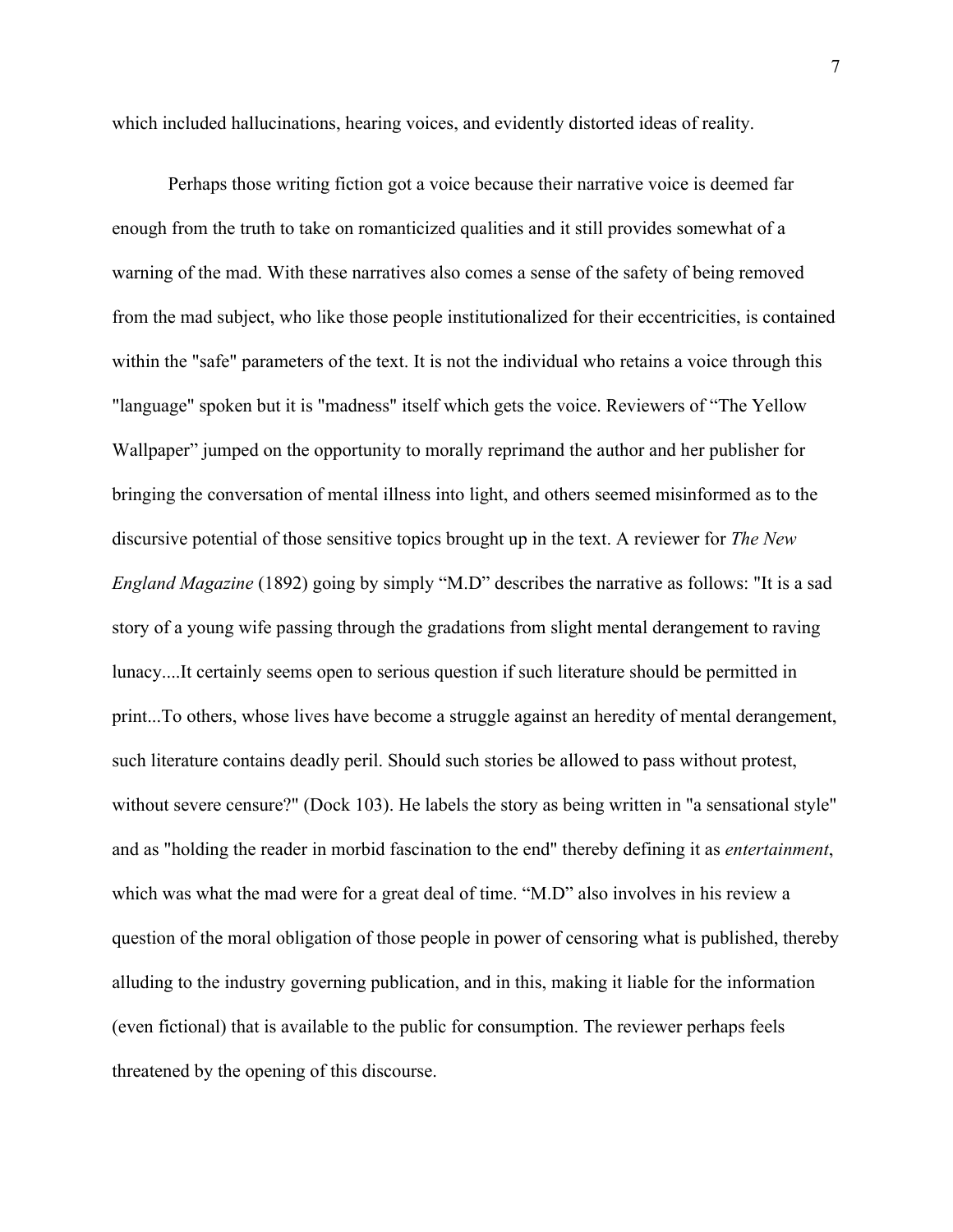Another reviewer, Henry Blackwell, this time writing for *The Woman's Journal* (1899), says "[t]his is a most striking and impressive study of morbid psychology, in the shape of a story" (107). Blackwell goes on to discredit the legitimacy of the mental illness in the tale by ascribing the problem as one stemming from woman's position. He says "[n]othing more graphic and suggestive has ever been written to show why so many women go crazy, especially farmers' wives, who live lonely, monotonous lives." He goes on to contradict the censorship that "M.D" advocates. He says "these books [The Yellow Wallpaper and Miserrimus] deserve to be perpetuated and widely circulated." Either way, the consensus among reviewers of the time heavily blames the wallpaper itself as the culprit of this mental spiral into madness, which very much goes to show the ignorance of the times in regards to mental illness. The focus of the wallpaper as entity takes away from a reading that would legitimize the mental struggle of the narrator of "The Yellow Wallpaper." And part of this displacement of blame onto the wallpaper as the cause for her illness may well fit into the culture of fear built around mental illness. To ascribe the mental illness as derived from something within the control of humans makes the illness less threatening because it can be controlled. Especially for those of the nineteenth century time period, the mentally ill were seen as fear-inducing creatures, barely human, for they were interpreted to lack that thing called "reason." Displacing the blame for the illness onto something that is changeable (one can always pull down the wallpaper) is much easier than admitting that the "cure" for this disorder is not readily available, and not readily understood as a disorder. Society would much rather believe that this illness is easily curable, and that it cannot happen to a seemingly "normal" housewife.

For so long, and still, society forced stagnation onto the mad, by using tactics including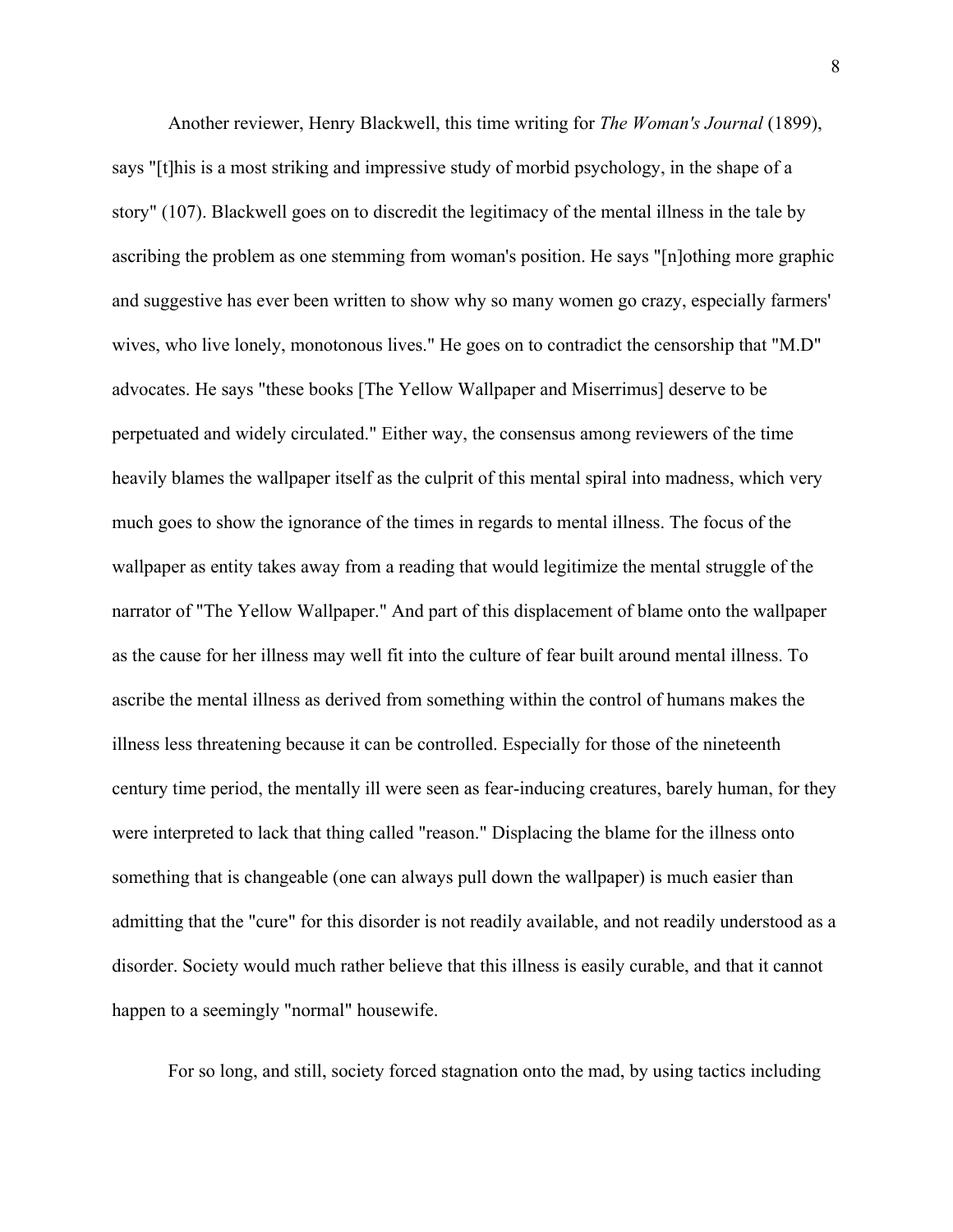the "rest cure" which Gilman and her heroine received. In *Madness and Creativity*, a compilation of essays edited by Saunders, Robin Downie provides some valuable insight into the verbal emissions of the mad. She says "[m]adness, or the cries of madness, were a bit like (if you like) a belch, or a fart" and continues that "[t]here was nothing in [the speech of the mad] to listen to and decode" (23). So the vocalizations of the mad were reduced to simply that, vocal emissions with little or no substance. Some went as far as to attempt to discredit authors like Jonathan Swift as having a madness that was akin to him being but a child, hence a being with no legitimate voice. Even when considering the role of Sigmund Freud in providing an awareness of the mentally ill, his talking cure was not about listening but "decoding" those images of the subconscious. This serves to show that even when the mad were allowed a place of speech in a social context, their verbal (and later, written) emissions were believed to be in need of translation or interpretation.

There is a progression of the voice of the mad, but it is dependent on the social role of the mad person more so than him claiming a voice and using it. Beginning in the eighteenth century, was "the first time since the Great Confinement that the madman had become a social individual; it was the first time that anyone had entered into conversation with him, and that, once again, he was questioned" (200). Here he was allowed a context in which to speak, but always with the label of "madness" attached to him. Their language must have been limited in some ways, but the way in which I have mentioned has been in the narrative's interpretations, which indeed contribute to prescribing limitations onto the texts. They were always looked upon through the lens of this categorization. There also seemed always to be the looming threat of confinement, so perhaps those providing madness narratives were also limited as to what extent they could really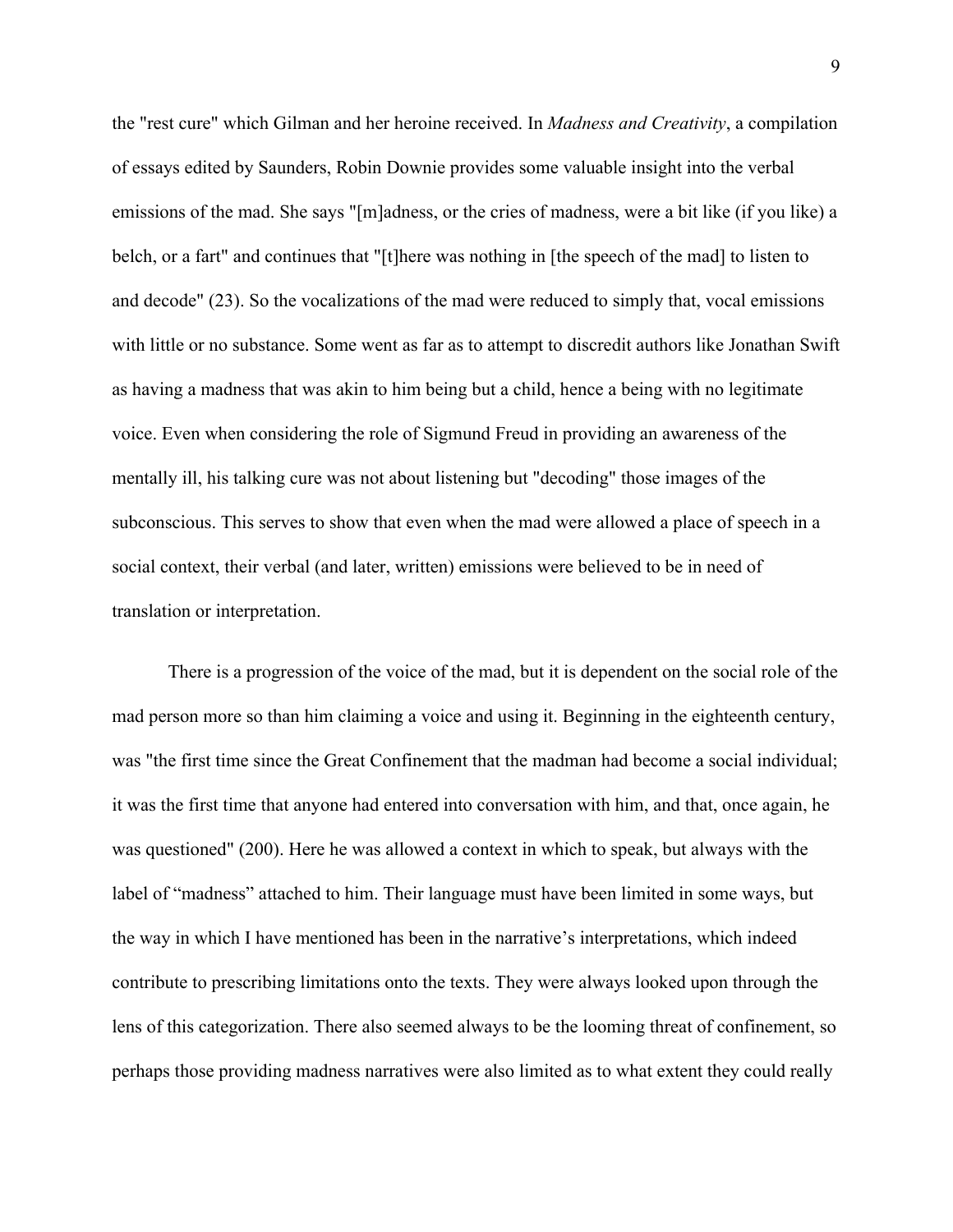emit their stories. The voice of the mad may have been allowed as a station in society because it was separated off under labels and thereby pacified as something other than an immediate looming threat. Madness seemed to have been used as a social mechanism to encourage reason.

One of the most accessible way in which the mad communicate is through the written word and particularly the first-person narrative, which surpasses the other perspectives of narrative in "closeness" to the narrator. It seems as if the primary reason why the mad communicated in this way was because it was deemed the only outlet for them. It also works to provide a physical remnant of a mental state, which is highly important to consider in this conversation. Such narratives, particularly those written in the first-person, even if fictionalized, provide valuable semblances of the lives of those mentally ill in the time period. The written word also functions to separate the self into at least two parts: the narrator of the story in the story, and the narrator of the story outside of it telling the story, which is fabricated by the author. Further there is the perception of the self as a character of the written work, among other identities that become convoluted the more we delve into this issue.

The speech, or that information which is given to us via quotations, in "Strange Case" provides us with an introduction to Hyde. Both are meditations on the perceptions of the narrator of "The Yellow Wallpaper" and Hyde by the Other and provide one with a colored idea of what the mad are like. Hyde is described in animalistic and otherworldly terms, he "trampled calmly over the child's body....It wasn't like a man; it was like some damned Juggernaut" (9). We get our first encounter with the character of Hyde through the narrative voice of Enfield, who is in dialogue with our primary narrator, Mr. Utterson. Our introduction to Jekyll is through the character of Hyde. His name is on the check that Hyde writes to the family of the child who he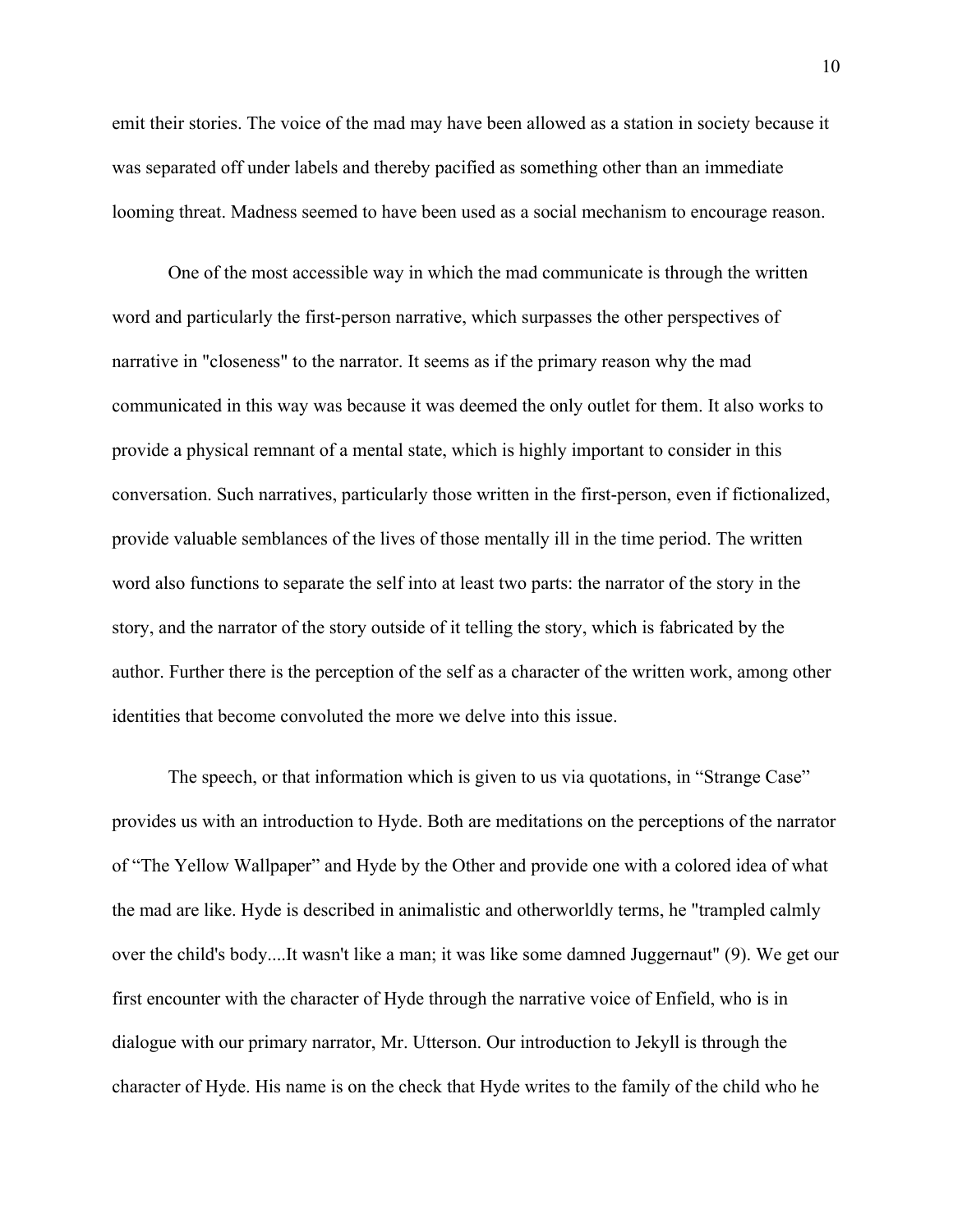has harmed. Interestingly, while his actions are considered morally unacceptable, it is not that which Hyde is preoccupied with. Instead, he is clearly concerned with the soiling of his name. Enfield narrates that "[w]e told [Hyde] we could and would make such a scandal out of this" (9). So then Hyde is concerned with the verbal repercussions of his actions, and uses another name and signature to get himself out of this trouble, that of Dr. Jekyll. It is then that one truly sees the significance of the written word. Hyde brings out a check signed with "a name very well know and often printed" (10). This is the first instance one receives of the power of the written word in "Strange Case" and it has to do with agency and authorial consent. We will see later that indeed writing the narrative of madness is that which gives the mentally ill agency, so it is appropriate here that writing is equated with the giving of agency.

Language can also been seen to subdue and to convolute ideas, so as to make them less potent. For example, the word "nervous" is recurring in "The Yellow Wallpaper" which according to Furst is "in attempts to fathom enigmatic conditions for which no acceptable explanation was available" (94). The word "nervous" is thereby a stand-in or surrogate for what cannot otherwise be described. The word Delirium works like "nerve" and "nervous" do. James Cowles Prichard explicates the term Delirium in Cyclopaedia of Practical Medicine: "The term delirium has either been employed without design in a *vague* and indefinite manner, or it has been purposely used in a very comprehensive sense, and made to include every mode and degree of mental disturbance" (emphasis added, Wood 116). Michel Foucault makes this point in his *Madness and Civilization*, wherein he makes note of this grouping of that which he calls "unreason" which encompasses all abnormal social behaviors, including madness. Foucault also points to the vagueness of this categorization of those things considered under the umbrella of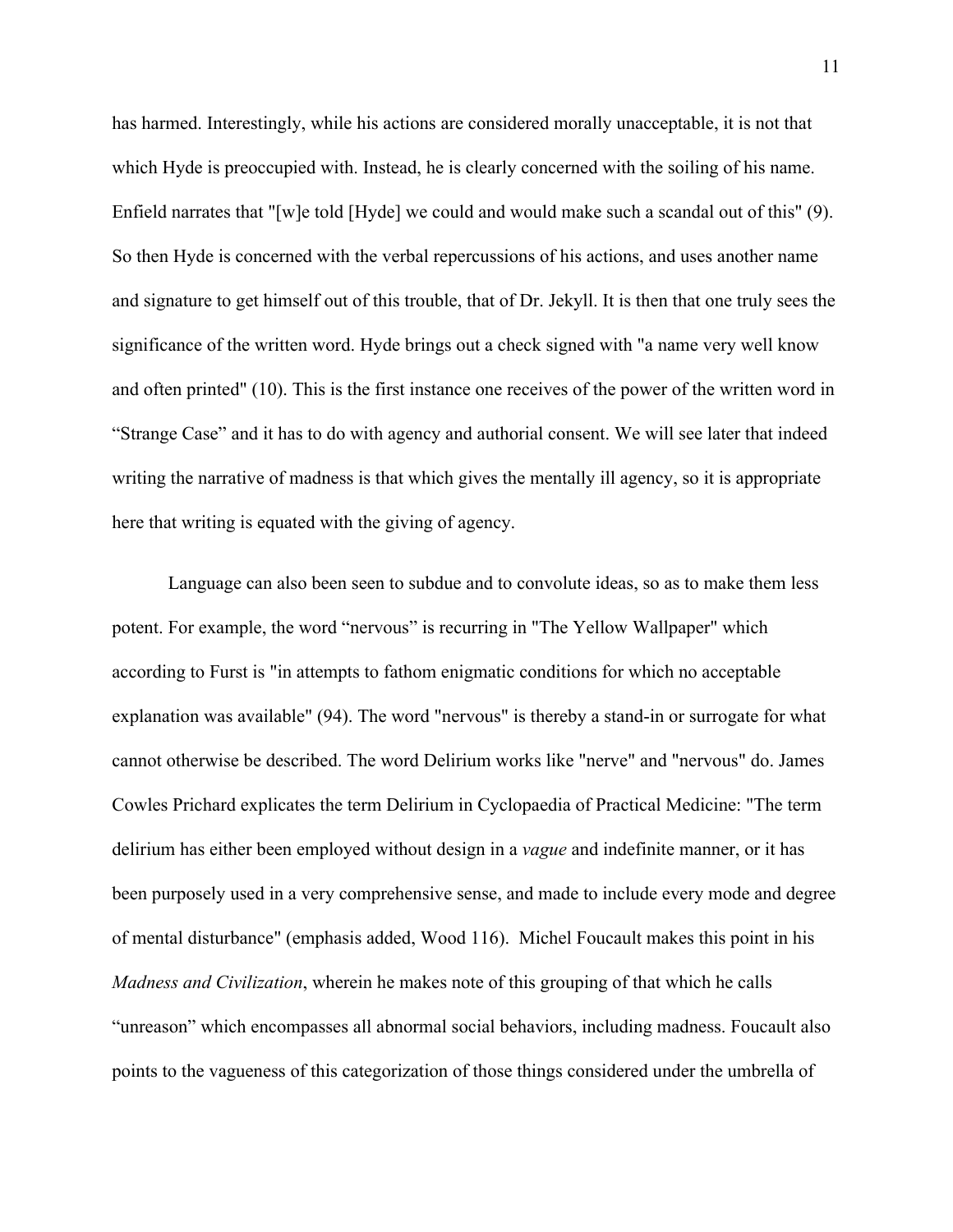"unreason." In the following, Foucault points to the selectivity of the social atmosphere in who they wanted to hear speak. He poses the following rhetorical inquiry: "If a whole range of unreason was reduced to silence, but madness left free to speak language of its scandal, what lesson could it teach which unreason as a whole was not capable of transmitting" (78). In this Foucault points to a particular social dynamic that is exploitative of those people afflicted with mental illness. He refers to the output of madness as "scandal" therein drawing attention to the dramatization of their experiences. In addition, Foucault emphasizes that there were restrictions on who was "left free" to communicate. He also goes on to identify a key turning point in history prior to the period that I am analyzing as "the first time since the Great Confinement that the madman had become a social individual; it was the first time that anyone had entered into conversation with him, and that, once again, he was questioned" (200). The "madman" interestingly remained a figure and a subject, more so than a person. This figure also stayed in the haze of ambiguity, just like the words used to describe the madman; "it is difficult to say whether they are mad, sick, or criminal" (201). Seemingly, all of these identifiers were applicable, hence the vague categorizations such as delirium and nervous.

As mentioned before, the ways in which the mad could communicate was very much restricted by social influences. Freud provides an example of one social influence, that of the institution, in this case Charcot Clinic, and how those restricted in them could communicate when restricted by their own illnesses: "in people with hysterical mutism, writing became a vicarious substitute for speech. They wrote more fluently, faster, and better than others, and better than they themselves used to....In the first days of her aphonia [Dora] found that 'writing was always particularly easy for her' " (Freud 33). We see even here that when speech is literally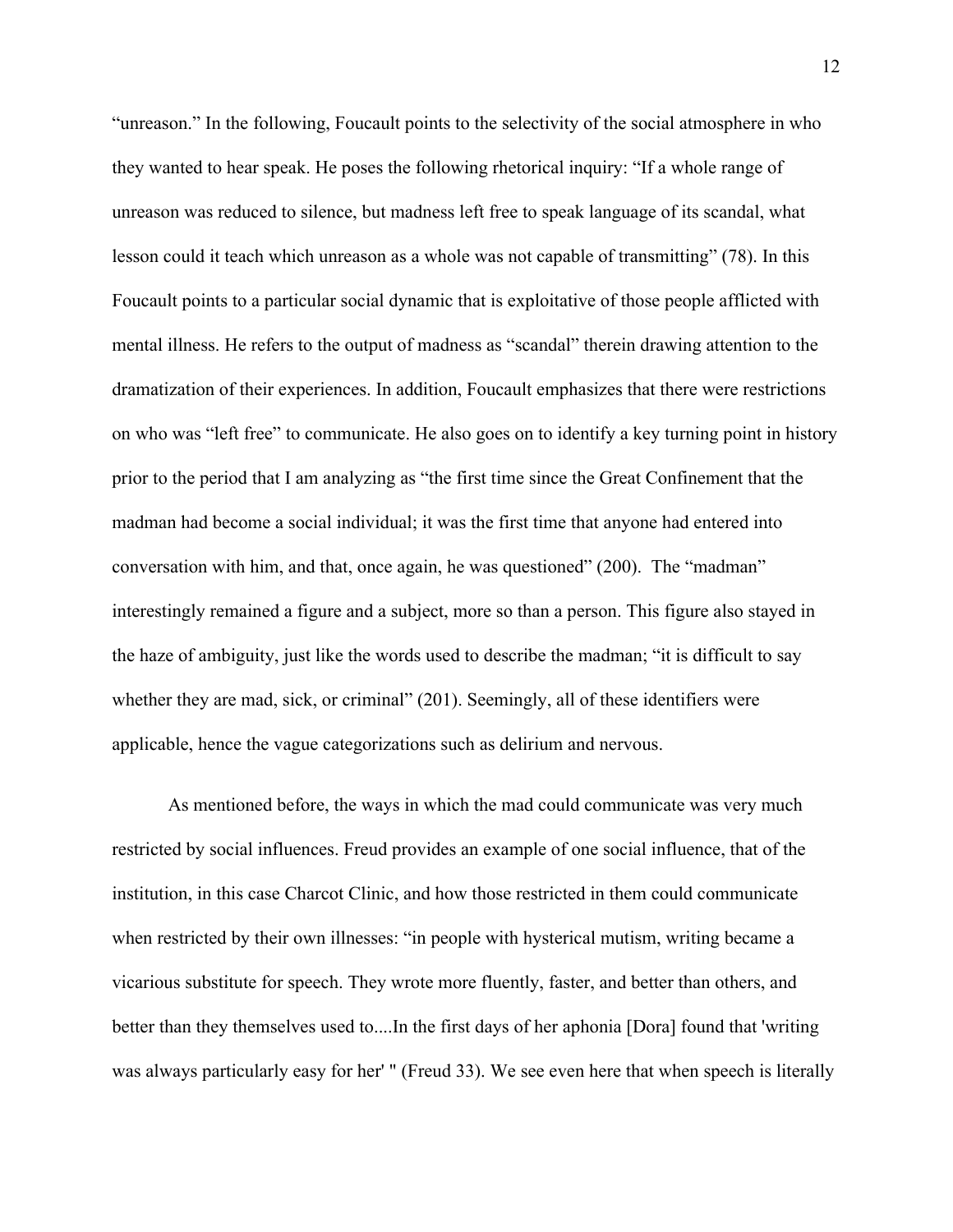not possible, and in "The Yellow Wallpaper" when it is discouraged, the outlet for those words unspoken remains that of writing. The significance of the writing greatly increases when it is the only viable form of communication and its importance as an interpretive material becomes more apparent. But note that Freud's approach is highly interpretive, it relies little on the content of the narrative itself and more on where the manifest content is emerging from within the psyche and what it is hiding. Like Freud, I argue for an entity other than the one speaking. Especially in consideration of the power of the personal narrative, I draw attention to the presence of three personas of the person afflicted with mental illness: the person who experiences the mental illness first hand, the person who writes the narrative, and that person who lives through the narrative. Then the narrative itself is a separate entity that borrows from the other personas but also becomes its own for it is a physical product of the person. They are divided intentionally within the text so as to accentuate the disparity of identities at play.

While in a narrative like "The Yellow Wallpaper," the narrator wrote partly out of spite and also as an activity to release her from her surroundings, "Baudelaire [who induced madness] uses poetry to explore states of elation and depression that are rooted in the body" (Thiher 210). And "[i]n denigrating scientific thought and rationality, [authors Lautreamont and Rimbaud] made madness into a positive achievement, an ultimate experience...[for those who] wanted to overcome the limits of reason" (Thiher 214). Here we see dueling ideas of madness, that which needs to be controlled like in the primary literary sources, and that which wants to be released for the sake of greater intellectual perusal. In terms of the narrative as a way of explicating this madness, "[a]s a narrative device, *delirium* enables revelations and transformations that would seem implausible in realist plot" (emphasis added, Wood 113). Interestingly, these tales could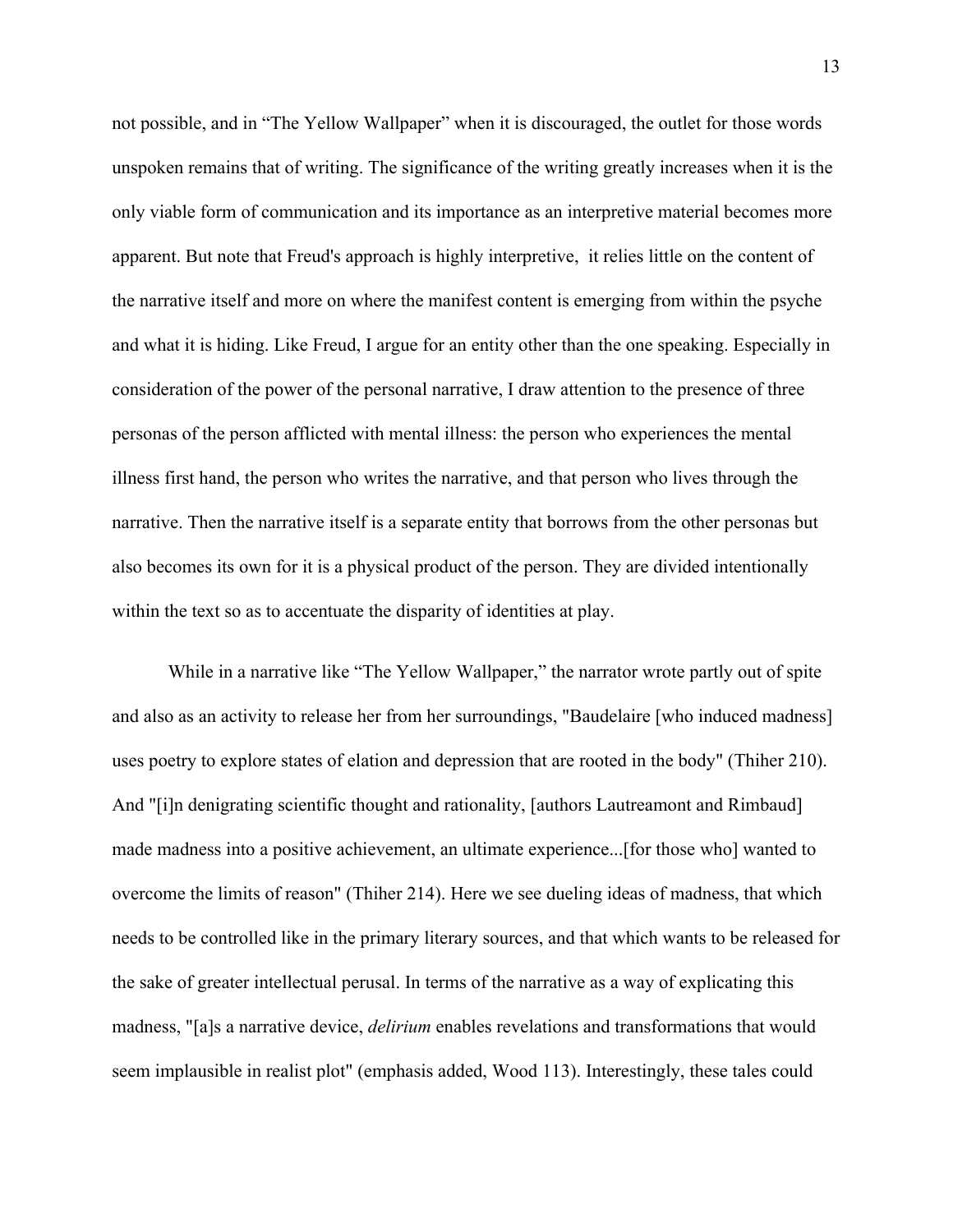well be taken as gothic and hence not based in a realistic world, and are often taken as allegory. The way I am reading the texts straddles the lines between these two; it is the interpretation of these surreal events in Jekyll and the narrator of "The Yellow Wallpaper" as experiences of altered states of consciousness like the sufferance of madness, and still, the nod at the allegorical meaning of these hallucinations and ideas of dualism.

On a topical level, the narrative of "Strange Case" begins with Jekyll referring to himself in the first person, and continues on in the third person, until it ends with Jekyll's final transformation into his alter ego, Hyde. Dissociation comes through as an event and as a narrative force. The eventhood of dissociation is described in the following, when Jekyll/Hyde looks into a mirror: "when I looked upon that ugly idol in the glass, I was conscious of no repugnance, rather a leap of welcome. This, too, was myself" (Stevenson 51). Here Jekyll both combines his identities into one being and differentiates them. He calls Hyde "that ugly idol" thereby estranging himself from that figure in the mirror. But he adopts this persona as his own. The disparity between the consciousness of Jekyll, the consciousness of Hyde, and the physical bodies of each remains at the forefront of the story.

A similar instance of external association occurs in "The Yellow Wallpaper." Her obsessive interest in the wallpaper, and the woman she seeing trapped inside of it becomes who she identifies with. The narrator says "I wonder if they all come out of that wall-paper as I did?...I suppose I shall have to get back behind the pattern when it comes night, and that is hard!" (Gilman 181). At the beginning of the story, she is completely separate from this figure, but she and the woman in the wallpaper seemingly become one entity by the end of the narrative yet close reading suggests that a single identity emerges, that of the alter persona. The narrative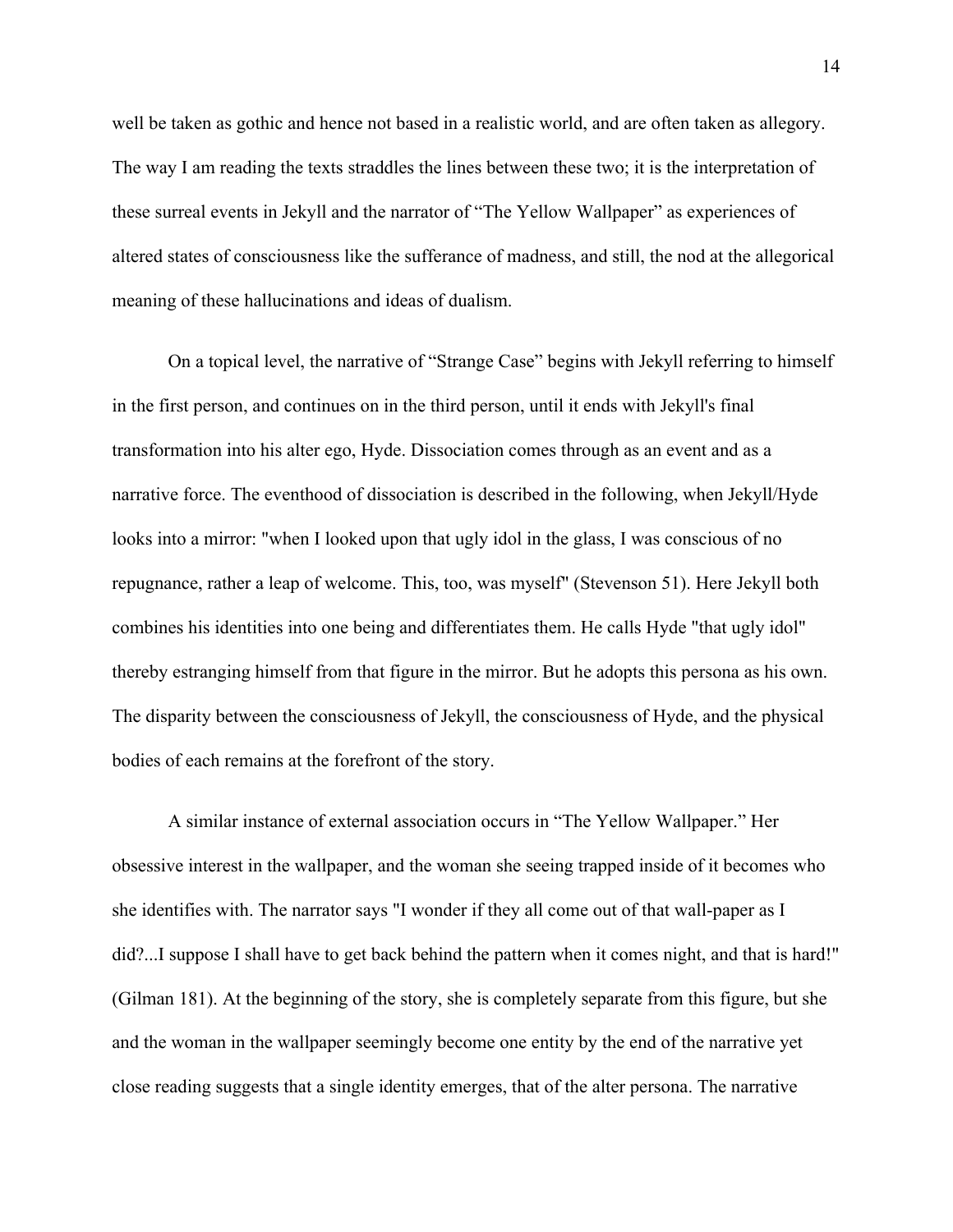functions very similarly with the way in which the narrator of "Strange Case;" it begins with the two separate identities, and cycles through various intimate associations before coming to a tentative resolution of selfhood. In "The Yellow Wallpaper" the narrator's identity becomes synonymous with that of the woman in the wallpaper temporary, and then she says something which suggests that she has given over agency to the alter-persona of the woman in the wallpaper and forsaken her own, original persona. She says "I've got out at last in spite of you and Jane. And I've pulled off most of the paper, so you can't put me back!" (182) Here, the narrator is in the presence of her husband, and thereby it can be deduced that "you" is referring to him. Further, "Jane" can be speculated to be the name of the narrator because it is not John's sister's name, and this is the first and only mention of a "Jane" in the story. The timing heavily suggests that this is a point at which the narrator no longer identifies as the woman who narrated the journal-like entries and instead has become the woman in the wallpaper, who proclaims to have emerged. Another indicator is that rather than remaining in the first person, the narrative here is told through quotations, as if distancing the narrator even more from the initial identity.

What draws the narrative forward is the explanation of her internal state, but this internal state, like in "Strange Case," takes an external object: Hyde in "Strange Case" and the woman trapped in the wallpaper in "The Yellow Wallpaper." What remains, aside from the identification, is the recording of the mental workings of these "original" personas, or the narrator of "The Yellow Wallpaper*"* and Dr. Jekyll. They are seemingly the default characters given that in the stories, they hold the authorial voice of the narrative, thereby have the chance to direct the narrative as they please. Perhaps here we can establish the existence of a double presence or double existence. There is that of the person who resides within the narrative, the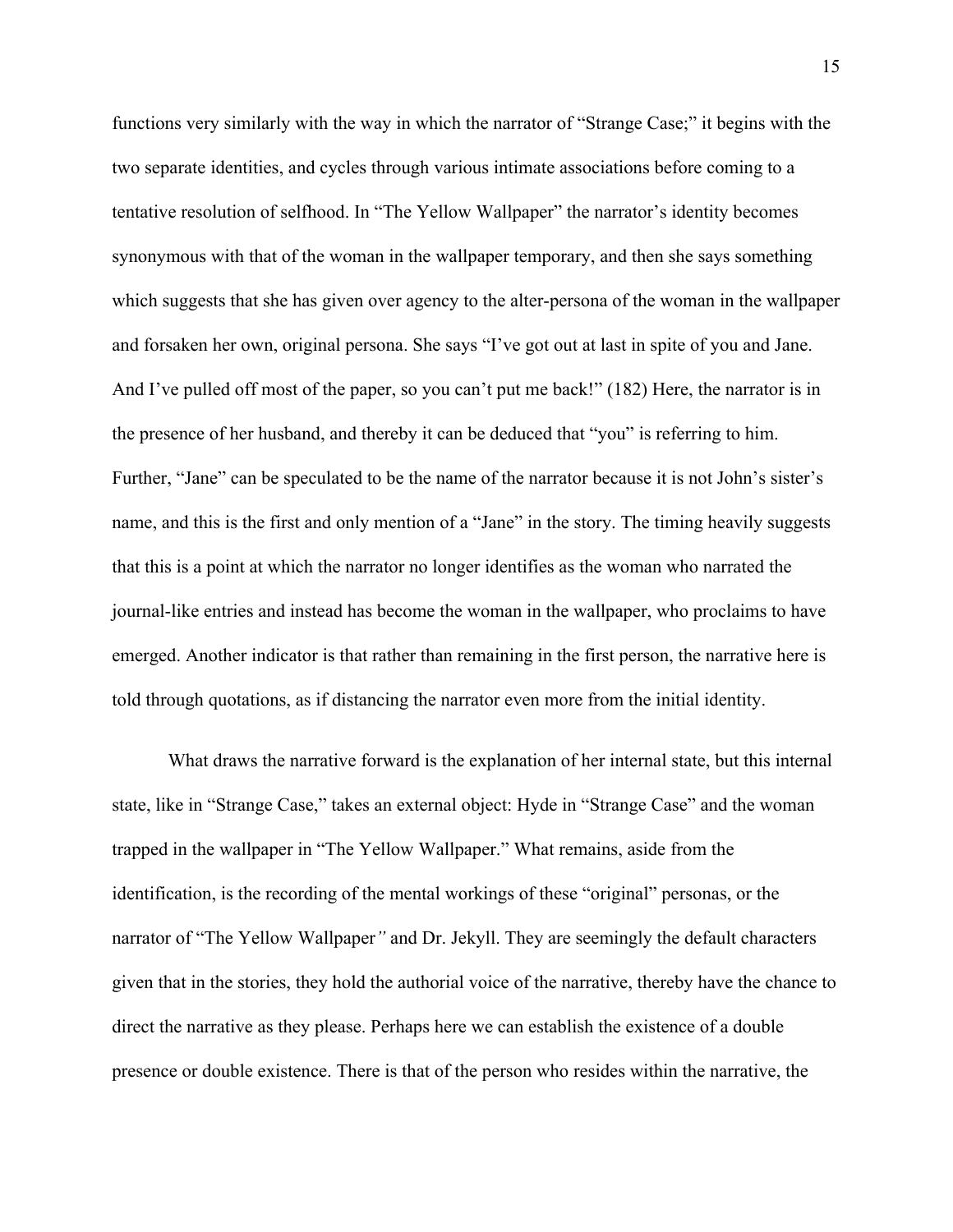constructed mad or criminal person, and there is the person outside of the narrative, or the author, whose mental state can only be gotten at through mediation of text. Here the focus is on the former two, for the connection to the narrative by author is only present in "The Yellow Wallpaper," which Gilman used as a place to address her issues with the "rest cure" and even sent the story to her doctor, who eventually changed his practices. In addition to this double existence of the mad person inside or outside of the narrative, there is also a double existence within the texts: "Jane" the narrator and the woman in the wallpaper, and Jekyll and Hyde. These identities eventually encounter one another at the end of the narrative, just as we could propose that through writing, those multiple identities are able to come together and co-exist within this space of the text, at least momentarily. Perhaps it is just that space of the narrative that facilitates the convergence of identities and creates a "whole" person. If the narrative is where the identities converge, it is also where the identities fight. The resolution of each story actually comes from the convolution of these identities after a conflict, seen in form of a physical altercation, and with an attempt at identification with the alter-persona.

Part of the culture of madness and altered states of consciousness involves its purposeful cultivation, and with this comes another convolution of identities, in way of perceiving sensory experiences. Further, part of this cultivation includes being able to describe those very experiences. Dr. Jekyll describes his first physical transformation into Hyde in the following:

There was something strange in my sensations, something indescribably new and, from its very novelty, incredibly sweet. I felt younger, lighter, happier in body; within I was conscious of a heady recklessness, a current of disordered sensual images running like a mill race in my fancy, a solution of bonds of obligation, an unknown but not an innocent freedom of the soul (Stevenson 50).

There is an aesthetic quality to the recounting of his transformation, and this in a way is an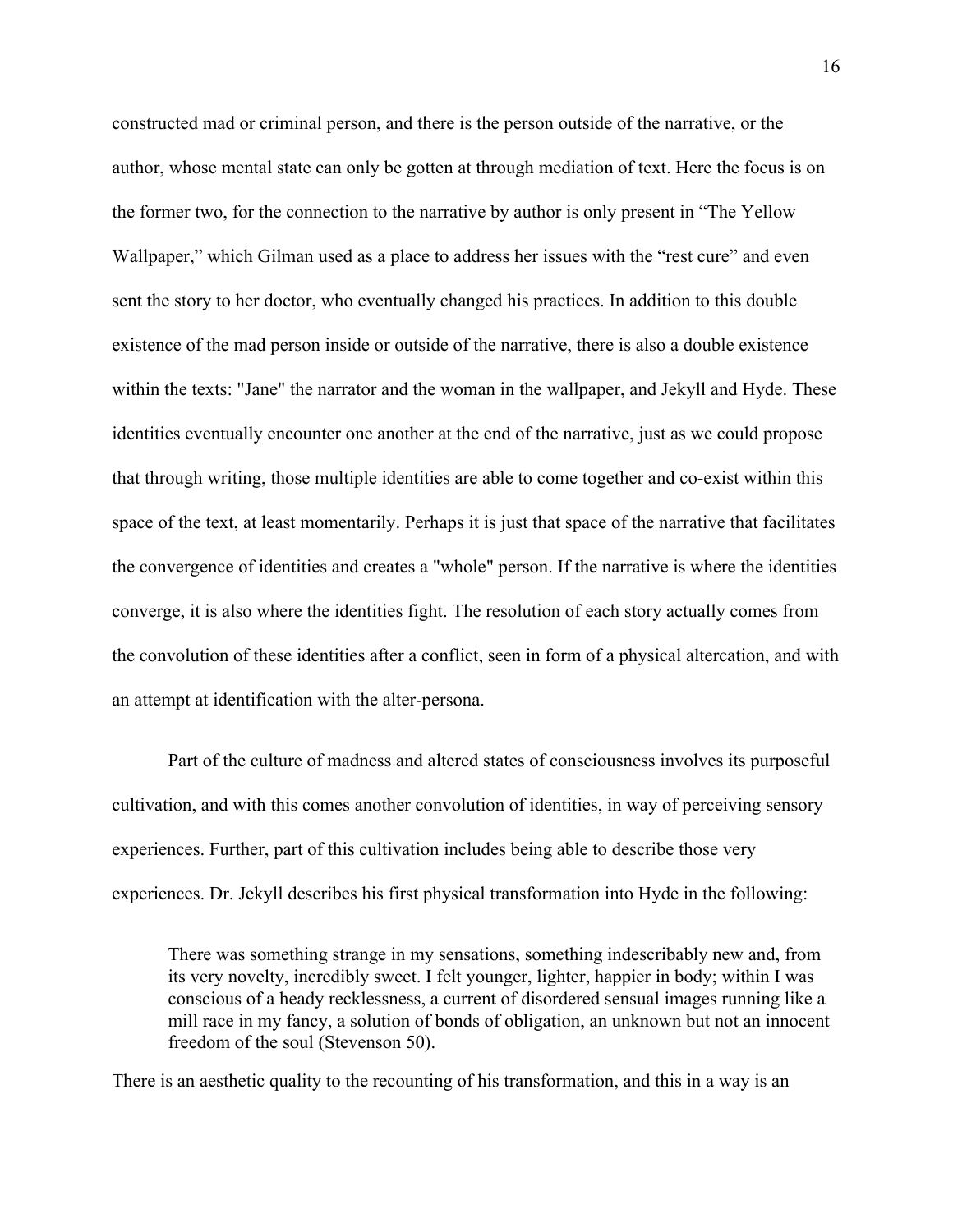exploitation. But then again, this is based on the assumption that we should be hypersensitive to the condition of madness or altered states of consciousness. Then there is the allowance of some people to speak of madness and other states openly, while others are not given this ability. These aesthetic qualities perpetuate this culture of exploitation because they encourage the romanticized rendering of madness and altered states. Perhaps part of this has to do with the subject matter at hand, and maybe the subject matter seems to further the beauty of the language, due to its contrast with the horror of the subject matter. To aestheticize something is to control it in many ways, for it makes it something to be interpreted, which goes back to Freud's theories which rely on interpretive measures as opposed to truly taking in the story of the mad-person. If something is "aesthetic" it is interpretable, for it works as a piece of art.

Part of this issue of the reliability of the first-person narrative written by the mad person also has to do with the largely believed in notion that madness could be *controlled*. This idea is brought up in the following by Churchill in the anthology *Madness and Morals*:

The surest road to health, say what they will,

Is never to suppose we shall be ill;

Most of those evils we poor mortals know

From doctors and imagination flow (176).

Here the emphasis is on *self-control* over the ailment. Connect this with the following from "The Yellow Wallpaper": "[John] says no one but myself can help me out of it, that I must use my will and self-control and not let any silly fancies run away with me" (173). The power struggle comes from falsely assigning the mad a sense of control where they have none, and making them feel more out of control, and by rejecting their capacity to create a narrative. The narrator of "The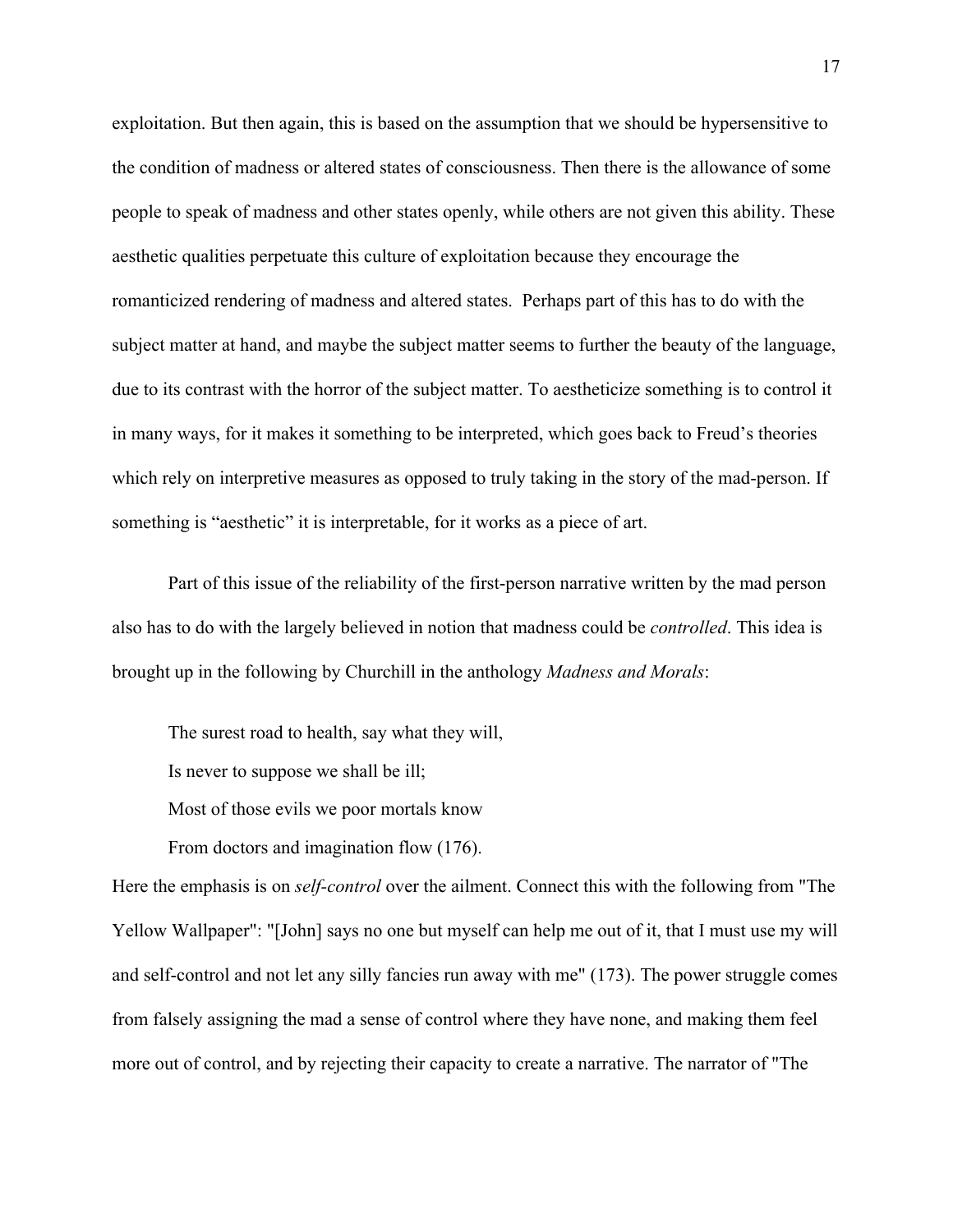Yellow Wallpaper" says "I did write for a while in spite of them; but it does exhaust me a good deal - having to be so sly about it, or else meet with heavy opposition (166-7). And later, "he hates to have me write a word" (168). John continues to enforce not only narrative constraints but false ideals of mental control: "He says that my imaginative power and habit of story-making, a nervous weakness like mine is sure to lead to all manner of excited fancies, and that I ought to use my will and good sense to check the tendency" (170). Here I put pressure on some of the vocabulary used, which points to John's ideas of the narrator's illness. He uses terms that suggest his disapproval of what he seems to believe is a behavioral problem rather than something which is uncontrollable and biologically based. Of course, he dismisses alongside this the environmental factors leading her to her breakdown. The vocabulary that is particularly lending itself to these conclusions include: weakness, excited, and fancies. These suggest a degree of control is applicable to the situation.

John heavily suggests in "The Yellow Wallpaper" the false idea that she has control over the imagination which plays to his idea of reason's equation with scientific and concrete thought. And as Churchill would have it, Freud says of Dora that "[w]e have to begin by trying to convince the patient herself of the existence of her intention to be ill" (37). A way in which John, the narrator of "The Yellow Wallpaper's" husband, delegitimizes her experience is by subscribing to the idea that the mental illness can be controlled by the sufferer, and further, that there is a simplistic explanation of the disorder: letting one's imagination run wild. In Conrad Shumaker's "Too Terribly Good to Be Printed," he says that "[f]or John, mental illness is the inevitable result of using one's imagination, the creation of the attractive 'fancy' which the mind then fails to distinguish from reality" (592). Fiction as a genre likewise plays with this idea,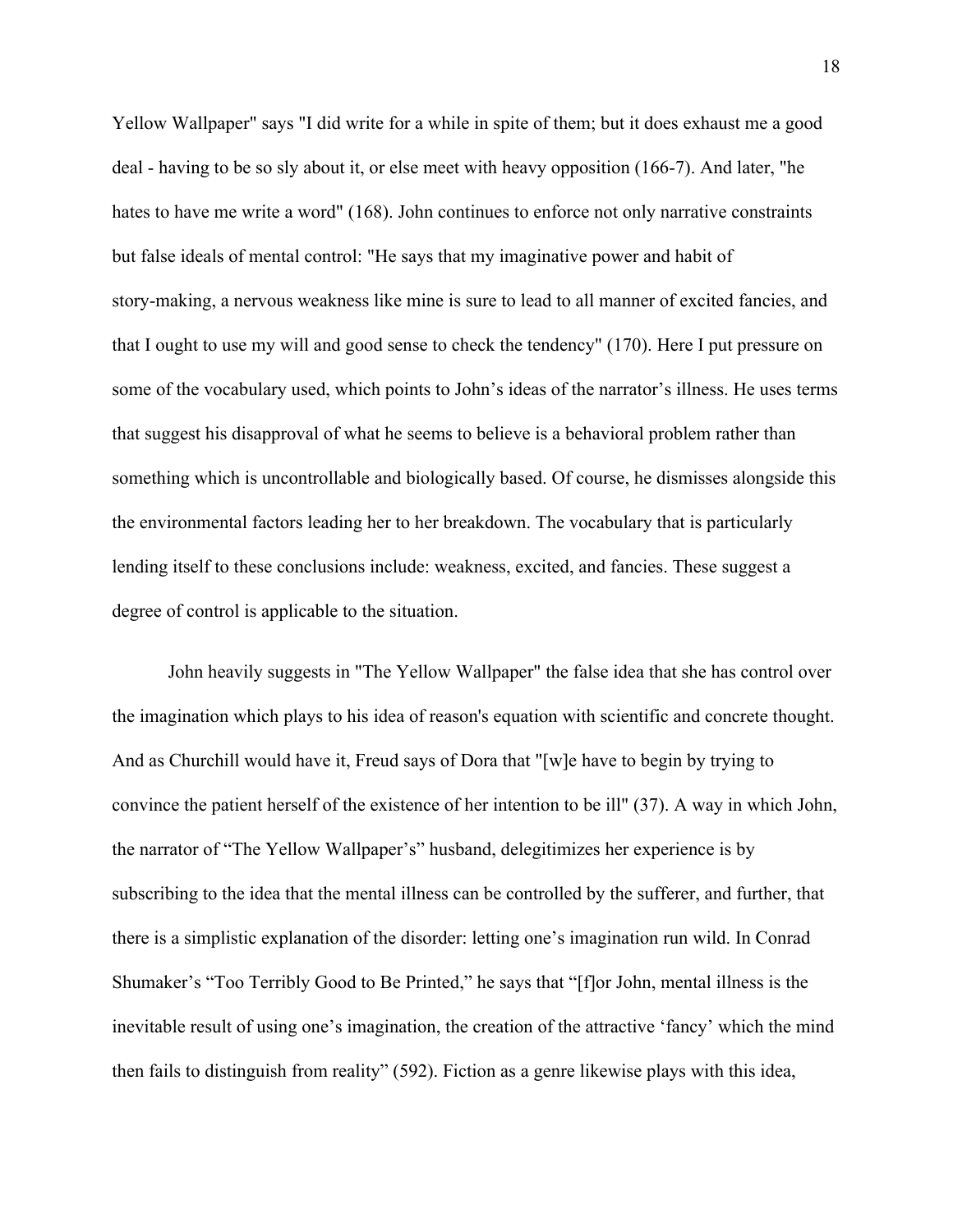providing "realistic" social scenarios, and even if through allegorical means, that provide the need for interpretation and placement into the "real" world. The fiction becomes so conducive to real situations that it can no longer be distinguished from it. With mental illness, the addition to the fictional narrative would be considered those romanticising factors that provide for a purposeful narrative form. The fiction and the power of imagination confront John's idea of the world, his view through the lens of his profession as a physician who believes in physical symptoms to an ailment. Shumaker continues "[i]magination and art are subversive because they threaten to undermine [John's] materialistic universe" (592). As shown, literary forms of expression are highly involved in the idea of madness, and if the two go together, so does materialism and sanity, according to this form of logic.

The canon of the narratives of the mad served not only the community of the mad, but also pleased a particular sector of society, "[w]e must doubtless take into account an entire literary development, a whole emotional, perhaps political exploitation of vague fears" (Foucault 204). It is uncertain as to the source of these narratives, whether they were fictionalized accounts of mental illness, or legitimate accounts, and perhaps this is not the significance of this culture of inducing fear. The mere fact that it existed provides us with a talking point on the exploitation of the mad for the sake of narrative, in the hopes of satisfying a want of the public, to fulfill and legitimize this feeling that they should fear a part of the population, and further, to sanction their maltreatment. The madness narrative potentially perpetuates these false ideas of mental illness while simultaneously bringing the conversation into the eye of the public. This works in the same way as Foucault's analysis of the Repressive Hypothesis, which while applied to sexuality, can be equally useful here. The complicated line between these two consequences of the madness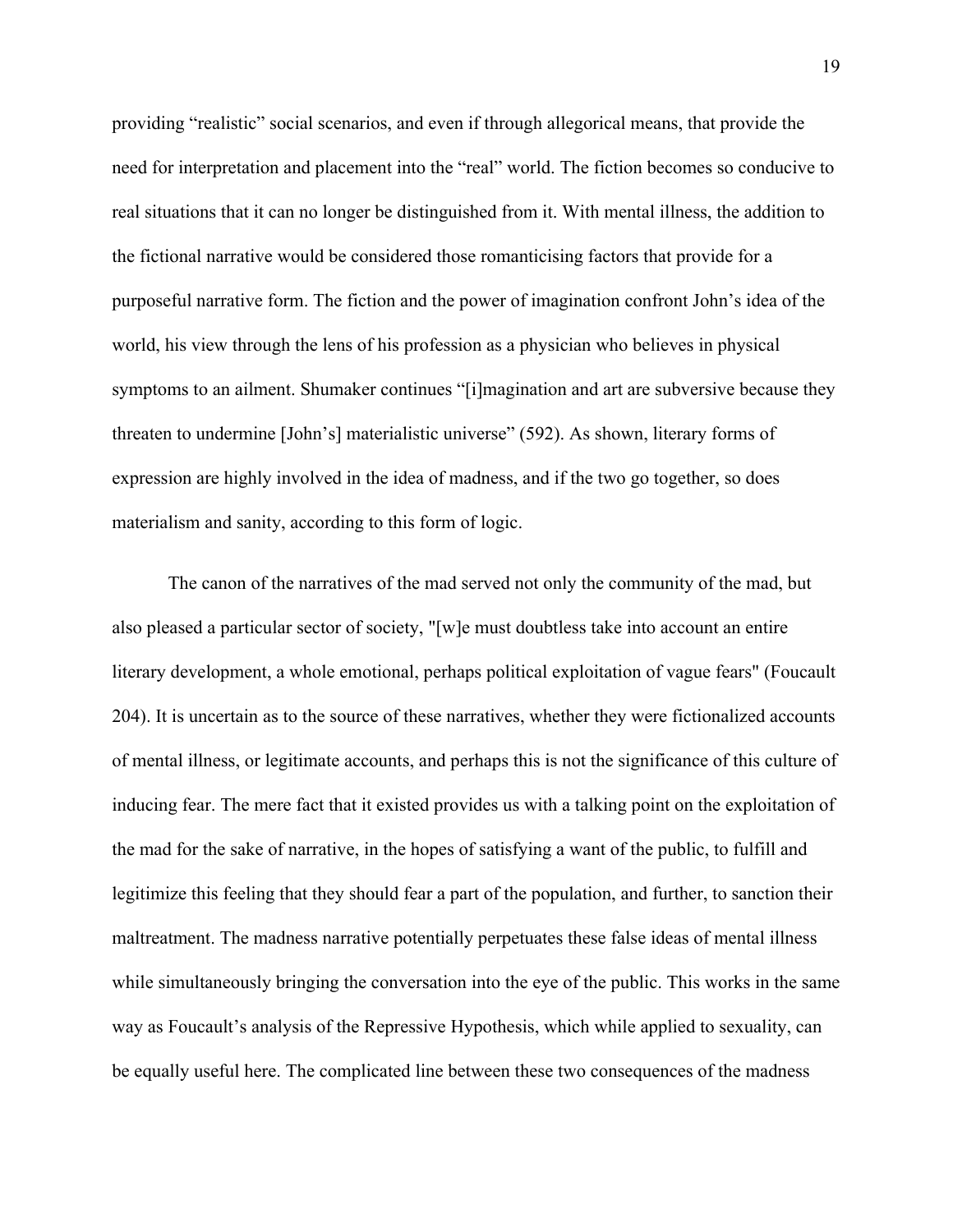narrative converges when we attempt to identify the function of the narrative in coordination with the experience of madness. In Bearhs' 1982 work called *Unity and Multiplicity*, the author names the types of alter-personalities:

"Psychoanalysts like Kernberg (1975) and others describe one of the defining characteristics of borderline patients as exaggerating within themselves what they perceive as good and bad. In general, both poles of the good/bad split are so overemphasized that they share one common feature - they are not real. Whether good or bad at a given moment, the individual's sense of real selfhood is distorted" (147).

The narrative exploits this allegorical personality conflict by creating three characters: the ideal Dr. Jekyll, the living Dr. Jekyll, and the wholly evil Mr. Hyde. It is not enough that the narrative deals with this disparity between characters who share a consciousness in realistic terms, it overemphasizes and exaggerates the separateness by giving each a different body, except in the case of the ideal Dr. Jekyll, who exists only in Dr. Jekyll's fantasy. In his confessional "Full Statement of the Case," Dr. Jekyll says he "learned to recognize the thorough and primitive duality of man; I saw that, of the two natures that contended the field of my consciousness, even if I could rightly be said to be either, it was only because I was radically both" (49). He suggests a tertiary (and more!) persona when near the beginning of his narrative when he says "man is not truly one, but truly two. I say two, because the state of my own knowledge does not pass beyond that point. Others will follow, others will outstrip me on the same lines; and I hazard the guess that man will be ultimately known for a mere polity of multifarious, incongruous and independent denizens" (48). Therein he acknowledges his scientific and philosophic limitations, but does suggest at one point in the narrative an alternative to the binary men within him. In order for Hyde to be wholly evil, and for this to fit within the paradigm of the two-sided man, Dr. Jekyll would need to be wholly good, which he is not. First of all, the yearning of Dr. Jekyll to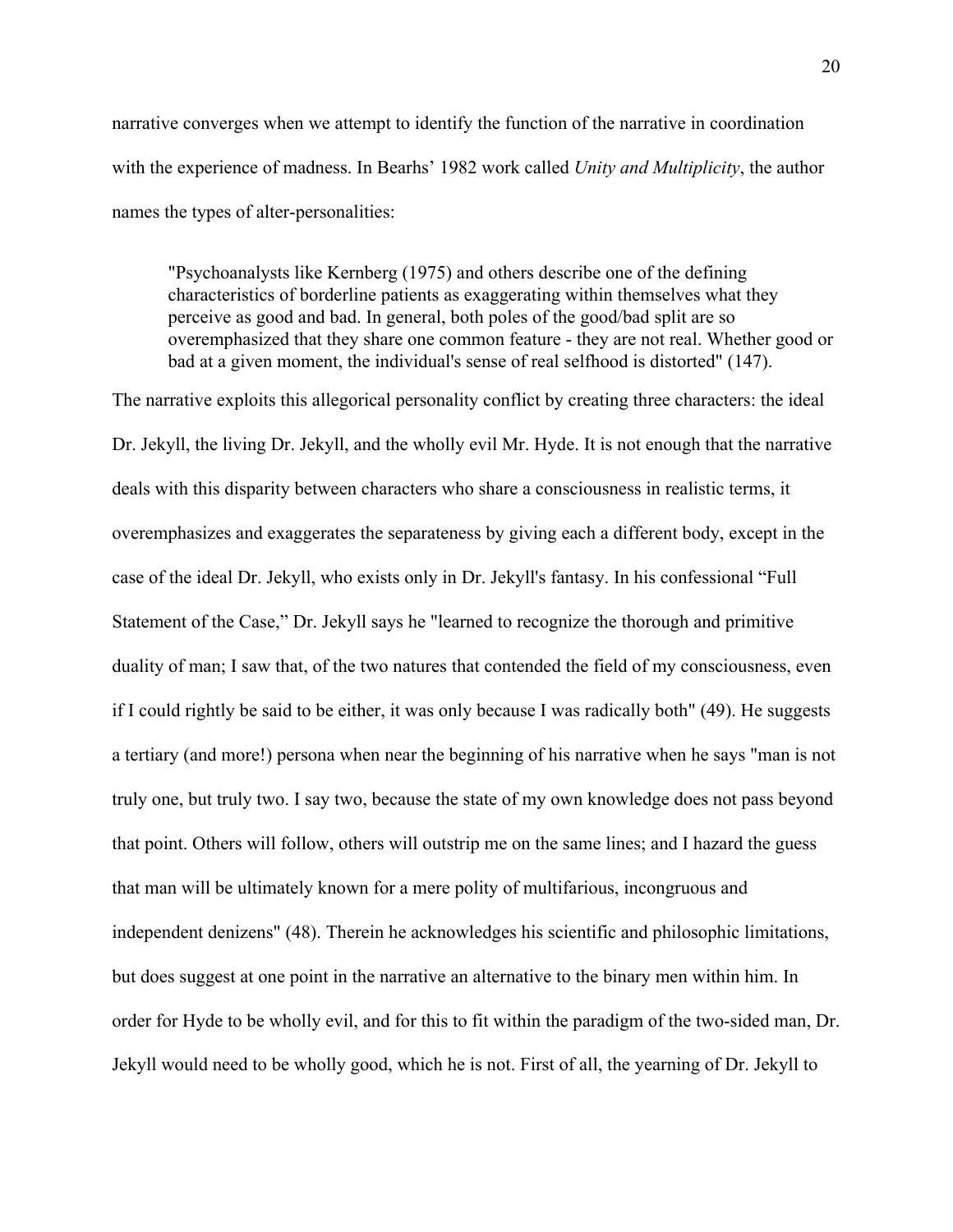release the inner evil would not qualify him as wholly good, but understood as a way to segregate out the evil, my idea of the third persona still stands. He says: "My two natures had a memory between them. Jekyll (who was a composite) now with the most sensitive apprehensions, now with a greedy gusto, projected and shared in the pleasures and adventures of Hyde" (55). The narrator, who is indistinguishable at this point, clearly identifies Jekyll as a "composite."

Part of the problem with the madness narrative is that it in some ways romanticizes the experience, and thereby creates a false representation of it. This romanticization erupts from the attempt to induce and exploit the state of mind in order to achieve a creative product. Thiher's *Revels in Madness* deals heavily with this topic. He names a group of authors who induced madness for creative purposes like writing their poetry. Madness was for them something almost required of an artistic mind; "[t]o defend madness, their own madness as well as madness they cultivated, poets tried to overload the circuits of rationality and to revel in the free play of the irrational joys of madness conceives as the supreme poetic experience" (205). Perhaps a major difference would be in the mentality associated with each, the former being of a sense of pride for being mentally insane, and the latter would involve a lack of recognition of the illness on some levels.

Much of the interpretations of "romanticization" is subjective, but there are signifiers of this that create the mode of the romanticized lifestyle of the mad person. The very beginning of The Yellow Wallpaper puts forth this idea of romanticization, even including a direct reference to it. "A colonial mansion, a hereditary estate, I would say a haunted house, and reach the height of romantic felicity - but that would be asking too much of fate!" (1). Since much of her madness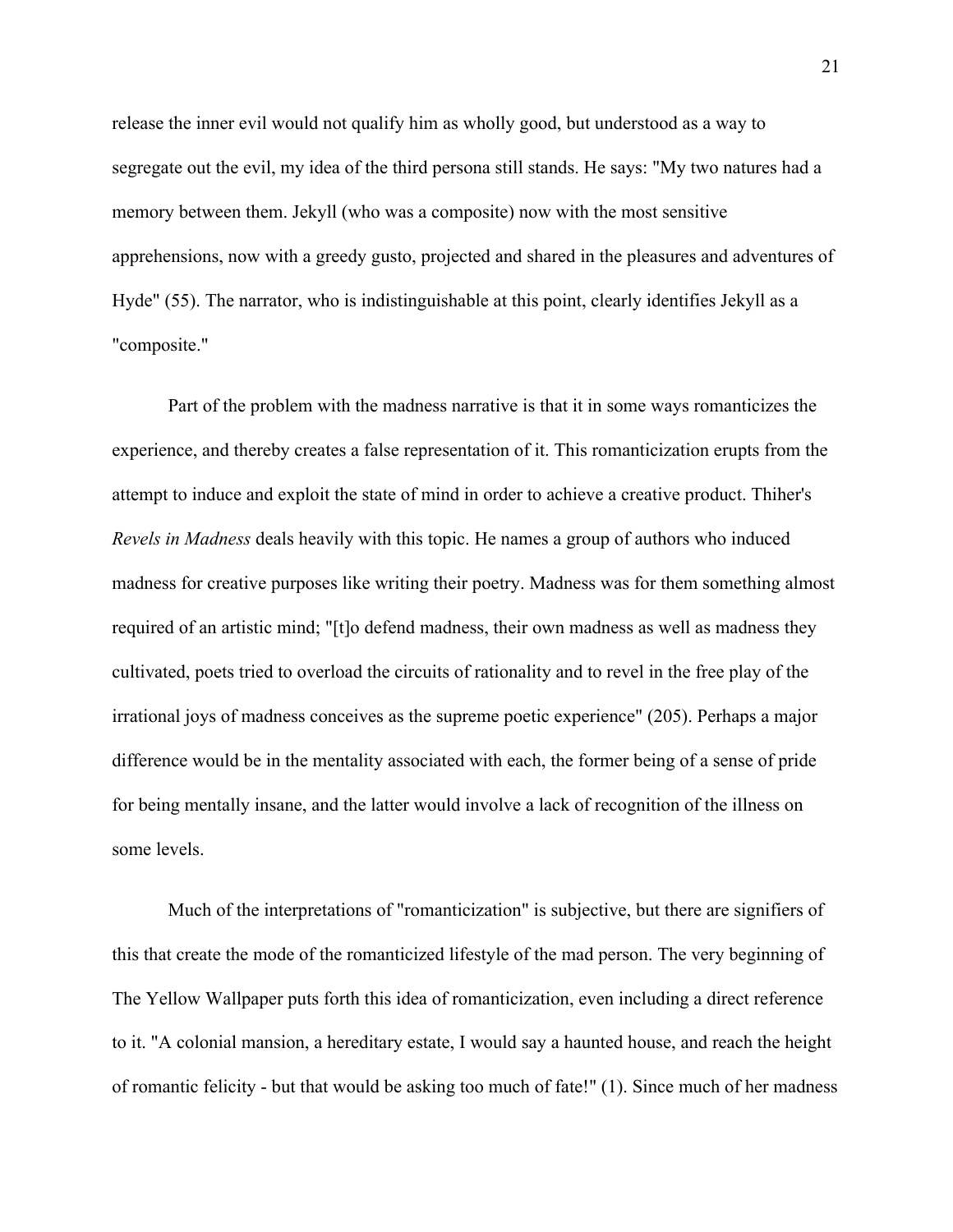seems to be put off onto the environment, this situation seems relevant as a way to set the mood of the story. It hints at the strong ties that the narrator has with the way her environment is constructed and how it seems to dictate her livelihood.

Authorship can itself be seen as a fixation of the mind into a product, a type of monomania in itself, but one that is also helpful in putting forth the narrative that otherwise could not be accessed. Not only do we have a discourse of the language used to speak of the mad, but we must have a discourse of the way in which the madness is exploited by the mad and the sane in order to achieve some sense of higher meaning, or in order to create meaning. After all, madness is said to be the excess of meaning. Thiher speaks about this in her section on the author/poet Nerval. She says "[i]n Nerval's case madness is the excess of meaning" (209). This seems applicable to both literary texts, which attribute an immense amount of energy in seeking information, an alternative state, or something along those lines. She continues that "[m]adness is the possibility of discovering an infinite amount of sense by applying the principle of correlation to every phenomenon" (209). Here, we have two layers, the narrative, and the illness behind the narrative that manipulates it. And we have in addition to this, a seemingly external exploitation of the self and formation of the narrative as a manifestation of this exploitative measure of producing a text based on a mental state considered "abnormal." The exploitation of madness is nothing new. Thiher names a handful of authors who exploited alternative states of mind in order to get to a more creative place. Thiher says "Baudelaire's deviance seeks to flaunt bourgeois cultural norms, through his active search for madness, for drug-induced delirium and 'expansion' of consciousness" (210). It is evidenced that Baudelaire exploited madness by trying to falsely induce the state through external means like drugs. This conversation is relevant because the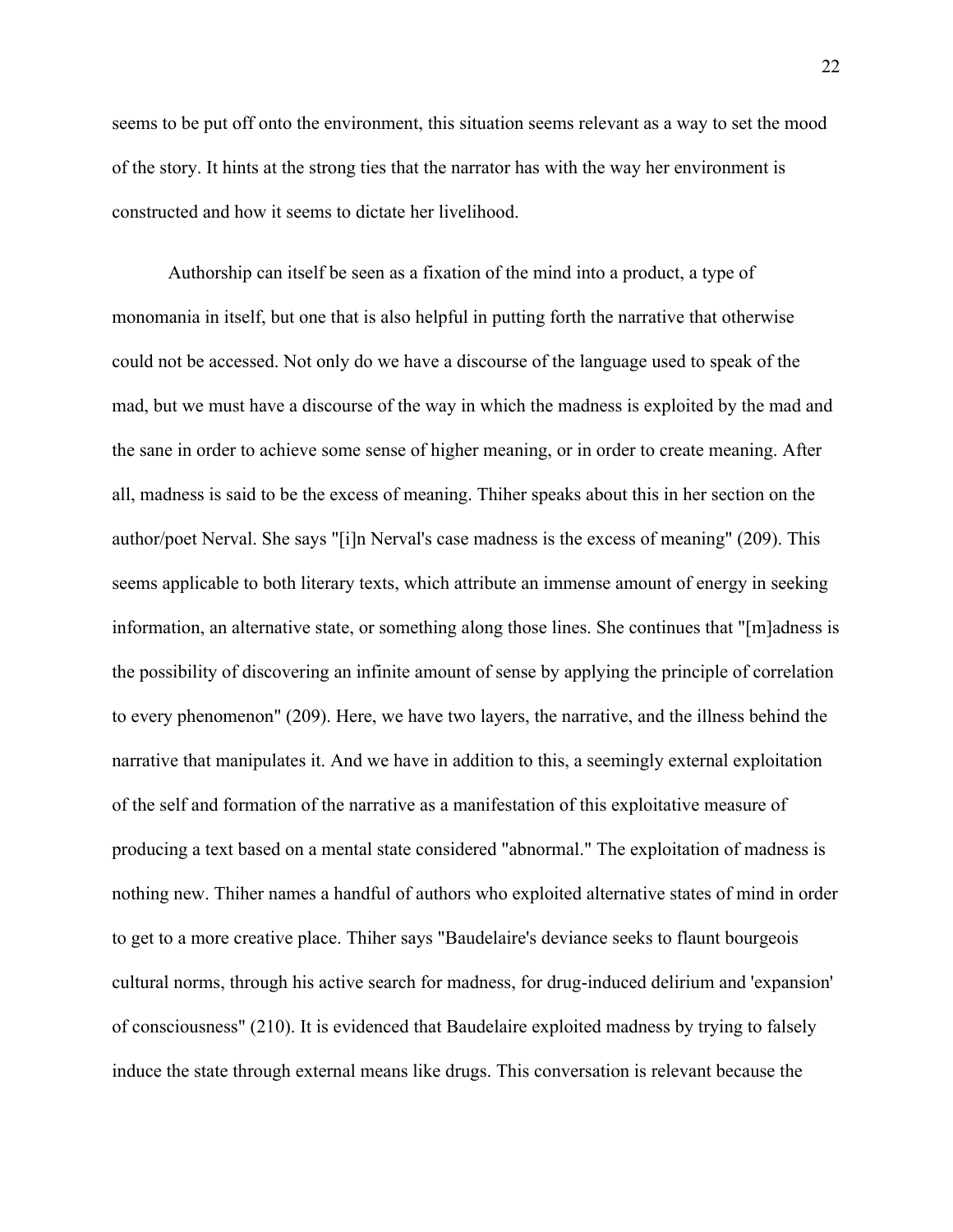means by while Jekyll becomes Hyde is also induced. Madness is also exploited through the act of inducement.

Beyond this, there is the "drama of shifting relations between Jekyll and Hyde [as] played out in terms of grammatical and narrative positions, the permutations of "I," "he," and "it" (Garrett, from J and H 189). And this leads on to ask a larger question at hand: "[w]ho writes 'Henry Jekyll's Statement?' " (190). With the convolution of authorship comes a further question of general origin of the writing, which Garrett addresses in the following: "[The narrative] not only disrupts the projection of a stable subject; it makes speech and writing irresponsible by preventing us from determining their origins" (191). Then the implication is that a piece of writing must have an author in order to be "responsible." This idea of responsibility could have something to do with the subject matter at hand. During Shakespearian times, it became more and more important that a text be given an "author" so that the author could be held accountable for what he or she wrote. But this is not an entirely satisfying answer as to why we are bothered with the questions of authorship in these two works of "The Yellow Wallpaper" and "Strange" Case." The more pertinent question is indeed not about the "true" author in the sense of the author defined by Roland Barthes, but of the "author" within the text, that is, the figures of Jane, the woman in the wallpaper, Jekyll, and Hyde.

 Further on the narrative style, Garrett says "[o]n the level of character and action as well as on the level of narration, we find neither unity nor purified duality but a complex weave of voices that resists conservative simplifications" (193). He says the narrative fails us because "the tale releases a force that cannot be mastered" (196). Then perhaps Hyde and the narrative are a place or body of greater freedom of expression and of internal states. In some ways, the narrative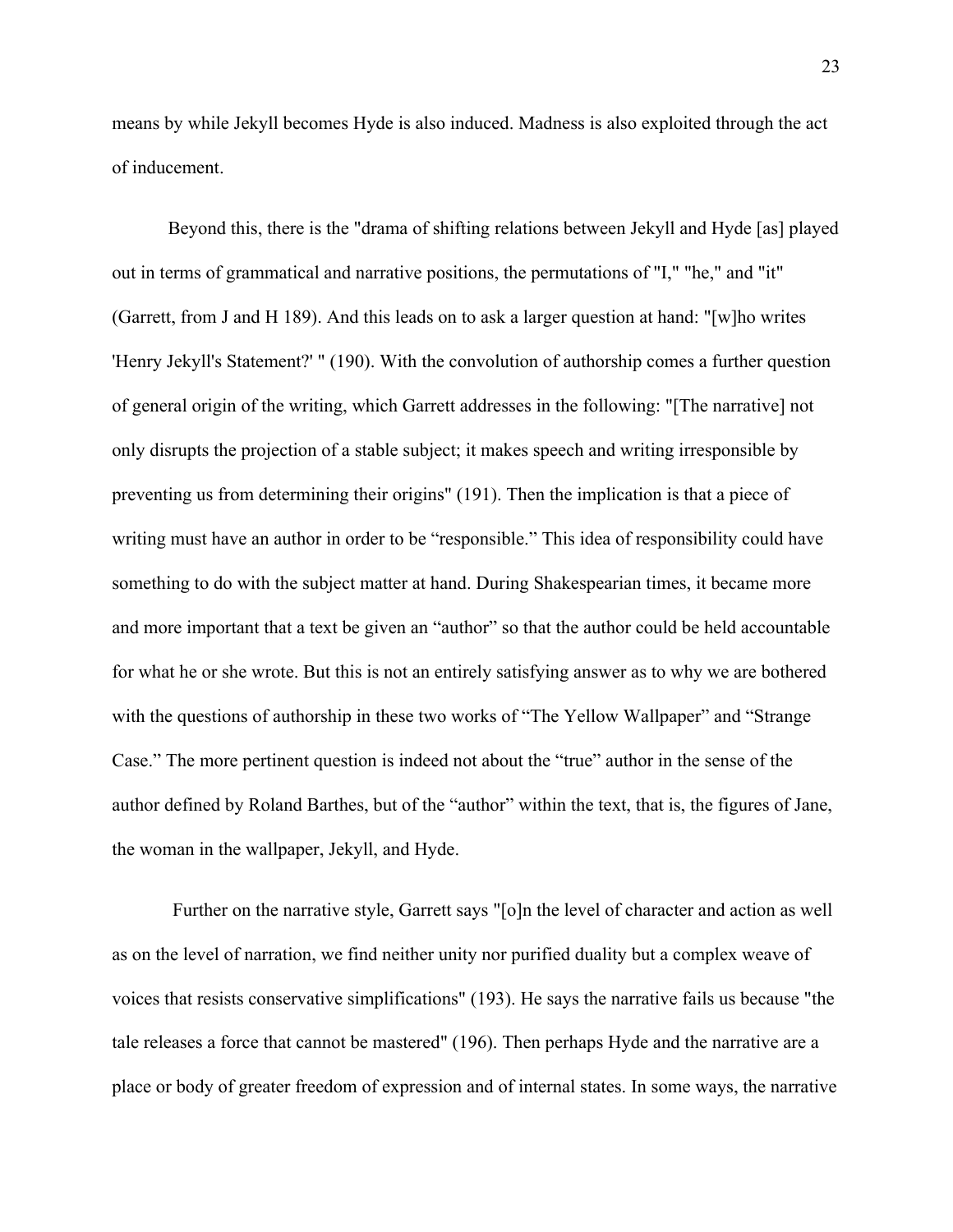fails and confuses us by being suspect of unreliability, by failing to clearly delineate the speaker/control of words at a given moment wherein it is crucial to know this, and by manipulating the course of the illness by taking out chunks of the story. This will have to do also with the problem we encounter in medical psychology wherein the professional must diagnose the patient with a non-comprehensive idea of the person, and this person will notably not have access to that information which is not disclosed, and will have no access therefore to the private life of the individual as we have a glimpse of in these narratives.

Throughout "The Yellow Wallpaper" we also see a connection between narrator and paper, and beyond the use of it to record experience. It serves as a holder or encapsulator of thought and perhaps as a way to achieve sanity. The narrator speaks of the transference of the mind-state onto paper: "this is a dead paper and a great relief to my mind" (166). It goes beyond that though, for the paper comes to allegorize the ideas we have about narrative structure. The wallpaper in this sense can stand in for a narrative text. There is an analogy of text and subtext, and their relationship in the following: she lay there for hours trying to decide whether that front pattern and the back pattern really did move together or separately" (175). Here, the narrator points to two distinct but overlapping patterns of the wallpaper. There is the front, which appears at the forefront and seems to hold some semblance of precedence, and there is the back, which is not only hidden behind the front pattern, but it is also visible. Along with being visible, it is that which is trapped by the front pattern, and tries to shake off the front pattern. It is as if through the act of creating the narrative form of mad, one can somehow transcend and emerge from the narrative, and thereby be free of impediments. The narrator of "The Yellow Wallpaper" promotes this idea of emergence from the front pattern, and its possible connection with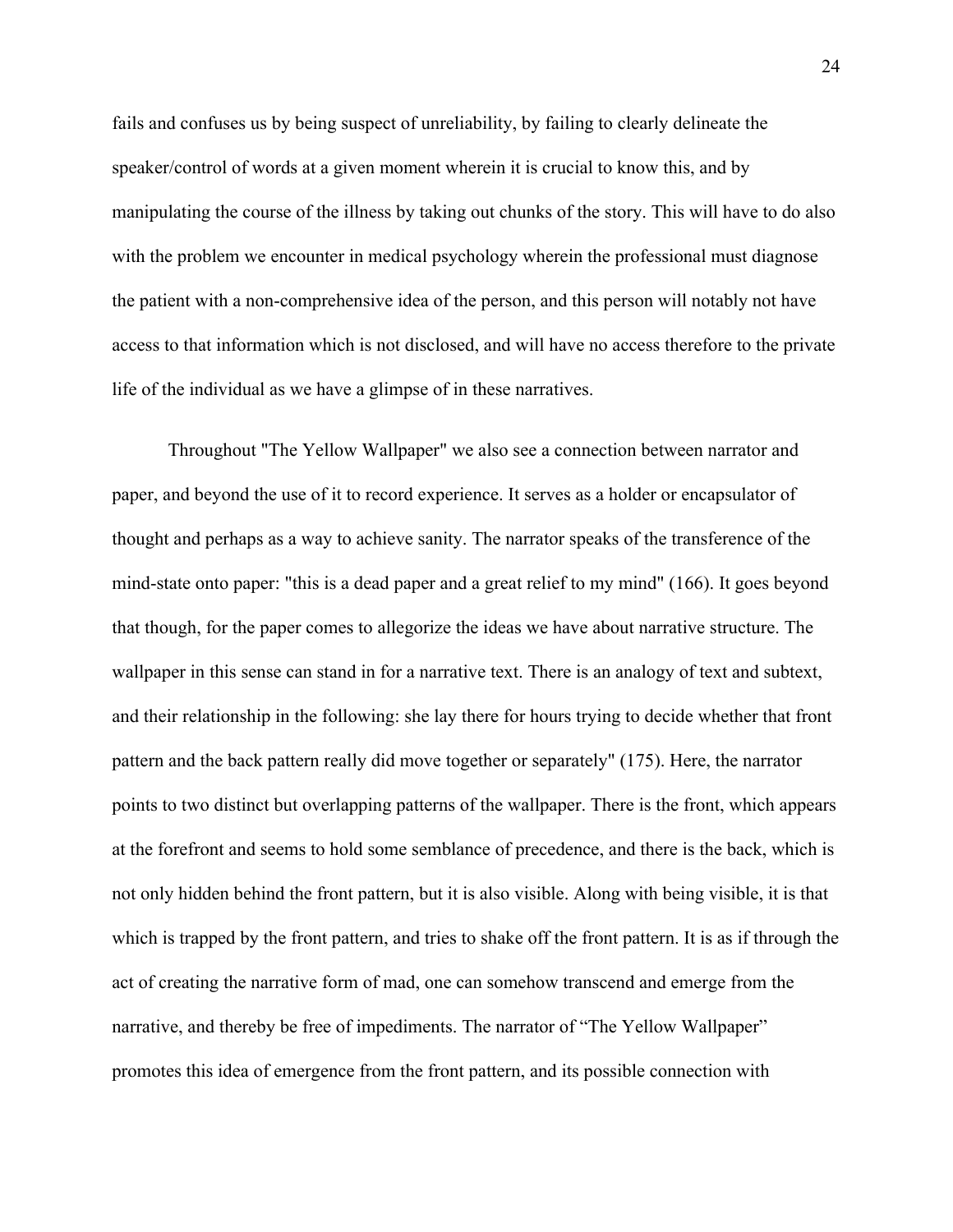emergence from the text, from the constraints of madness. She says "I wonder if they all come out of the wall-paper as I did?" (181). Here, she not only points to the convolution of the narratorial voice that becomes more apparent as the story comes to a close, but also to the merging of the two characters that she is. This "coming out" also makes physical the idea of paper as liberation. She not only uses paper to legitimize her existence and selfhood, but emerges from the paper thereby drawing the connecting between paper, emergence, and legitimacy of personhood.

The thematic and metaphorical significance of the physical paper in both texts is strong, for it prompts reading the texts as commentary on authorial power attained through the act of writing. If we use the wallpaper as model, it is that which contains the woman. But it is also that space which she is able to inhabit and that which allows her existence. Like the group of the "mad" on a larger spectrum, paper and writing serve a conflicting, paradoxical dual purpose. On another level, the outer pattern would metaphorically correspond with writing, the physical words on the page in ink. The woman beneath them is inscribed with them and only gets out by getting outside of these lines. "Strange Case" offers a similar reading; Hyde exists because of Jekyll in the sense that he is his creation. He is also born through the other narrators of the story, but not on his own terms, for he does not construct his own narrative. As I will go into more depth later, Hyde attempts to destroy at the end of the story the narrative of Jekyll. In this narrative, Jekyll recounts the story of his personas. Thereby, when Hyde attempts to destroy the narrative, and if he were to succeed, he would in effect also be destroying his own narrative, for it is the only way through the narrative that Hyde is allotted personhood. The theme of destruction and creation of narrative proves prevalent in both texts as a commentary on the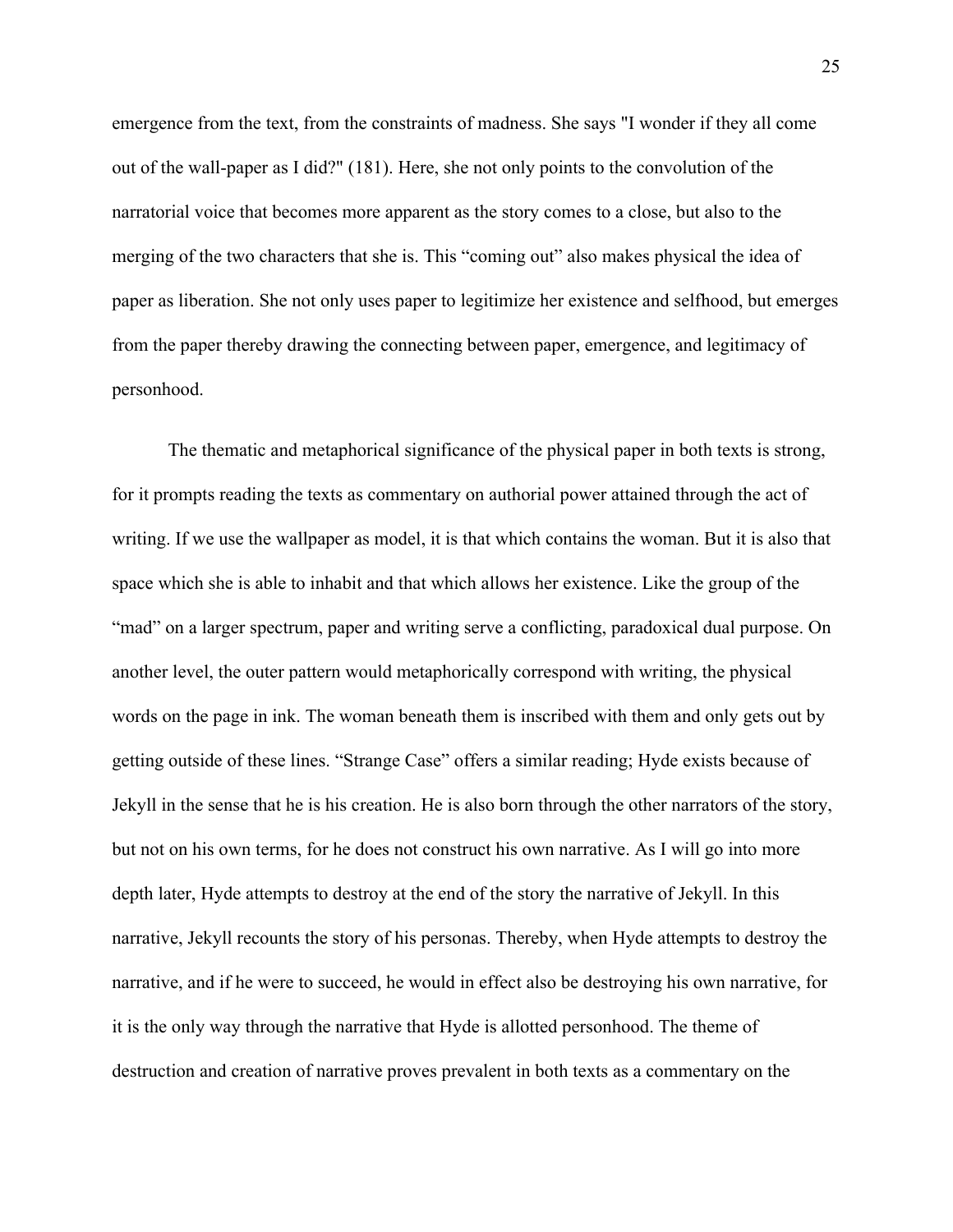strong tie between the creation of personhood and the creation of narrative. Both are so much intertwined that it remains important for the main character's adversaries to repress the authoring of selfhood narratives. Additionally, the narrative creates the self, and creates relationships between personas inhabiting the same cognitive space.

The merging of the selves is in essence the creation of the self, and this is done through the form of narrative. "Goncalves, Machado, Korman, and Augus contend that 'the introduction of narrative order is probably the most fundamental aspect of human knowing' " (Adame and Hornstein 136). Then we could ask what defines the narrative order, and at least as we see here, the narrative order is defined by its beginning and end. The narrative of the mad person may be defined by the momentum of the illness. And in these specific narratives of "Strange Case" and "The Yellow Wallpaper" the momentum force of the narrative may well be the conflict between the two sides of the self, or the self and the Other with which one associates oneself, and its resolution may be defined as the morphing of the two sides into one entity, even if this is just an imagined coming together. "Schafer defines the creation of the "self" as 'a set of narrative strategies or storylines each person follows in trying to develop an emotionally coherent account of his or her life among people' " (Adame and Hornstein 136). This bodes well with the progression of the narrative as I have just described it, as the process of the coming together of two sides. "In the most basic sense, the act of writing one's life narrative allows a person to reconstruct what events led up to his or her emotional distress and try to make sense of them" (151). In these cases, perhaps the narrative functions more so in identifying with the Other and bringing this identity into the "self." Additionally, the madness "narrative gives authority to the voices of the 'mentally ill' and puts their accounts of personal suffering on an equal plane with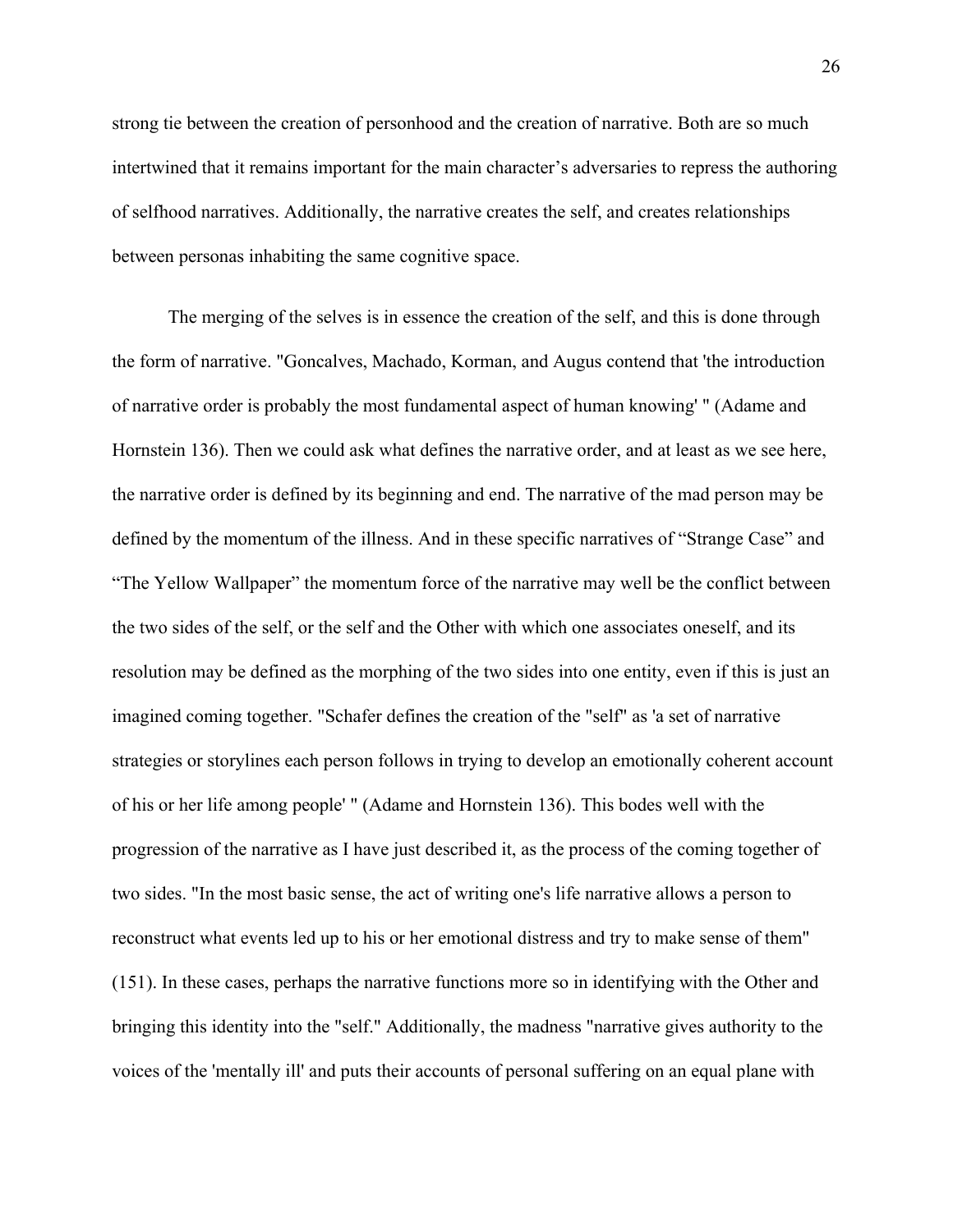the medical/psychiatric master narrative" (151). It provides the mentally ill a space wherein the "master narrative" has little power, or power only to the extent to which the writer allots it. And the "master narrative" spoken of here is that which dictates the institutional and societal treatment of the mad.

There is a master narrative and subordinate narrative relation within the very character of Jekyll/Hyde. Their conflict centers around authorial control. When Hyde has taken over the shared body and is unwilling to forsake the body in order to give Jekyll a turn at having physical and mental control, Jekyll finds that he is still conscious inside of Hyde's body, and "I remembered that of my original character, one part remained to me: I could write my own hand" (58-9). It is not insignificant that what remains of Jekyll is his power of authorial communication. This aspect of Jekyll is somehow transcendent of the physical body that he is trapped inside of. This portion of Jekyll's narrative is also intriguing because it is the voice of Jekyll inside of the body of Hyde, whereas before this transformation, Jekyll suffered amnesia during the periods of time in which Hyde "borrowed" his body. It is also pertinent to include information about the Will of Jekyll here, which is a written statement relinquishing power. It is questioned whether the Will was written in a state of emotional duress. A will written under duress will not be a legitimate will. For we know that he still retained the ability of handwriting in the style of Jekyll. There is another point in the short story that speaks of Jekyll creating the handwriting of Hyde by simply learning the letters the opposite way; "[b]y sloping my hand backward, I had supplied my double with a signature" (53). Hyde gains some power with this because the handwriting of Jekyll is associated with a handwriting of power. But Jekyll's handwriting is recognizable, and Jekyll wants to mask this association between the two of them.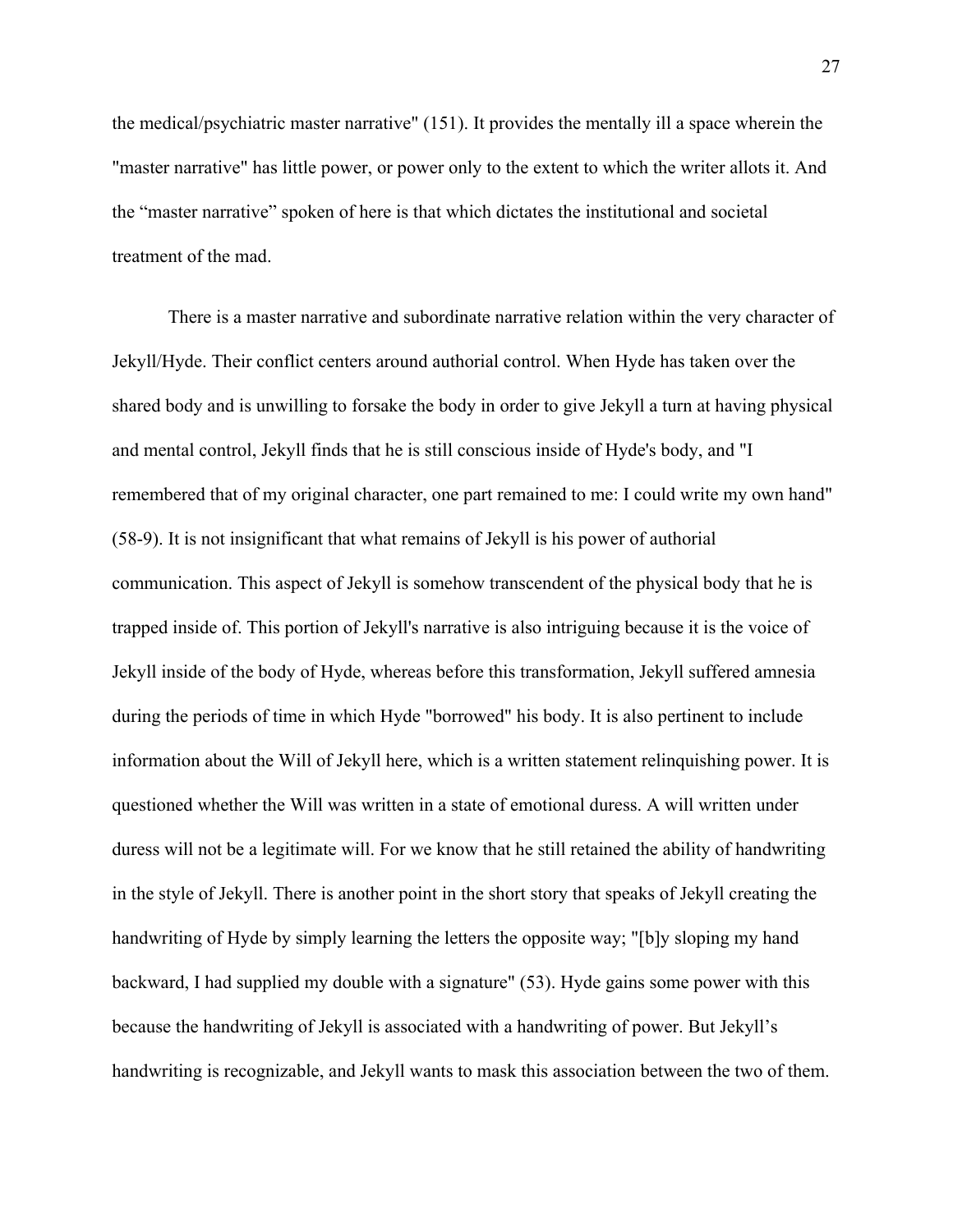Hyde uses this remainder of Jekyll to try to enrage Jekyll, by way of "the apelike tricks that he would play me, scrawling in my own hand blasphemies on the pages of my books, burning the letters and destroying the portrait of my father" (61). Jekyll here implies the correlation between the individual and his handwriting. It is a matter of identifying with that which creates, that which takes those things happening internally and expels them onto paper. He identifies with his "own hand.' Interestingly too, he refers to his handwriting as the physical hand, which is part of the body. It is as if the handwriting is the extension of the self, and it is that part of the self which Hyde can control. Hyde's play at selfhood is paradoxical, he at once claims the penmanship of Jekyll, and destroys Jekyll's historical artifacts. He seeks the "selfhood" of both Jekyll and himself, it is not enough to merely be Hyde. He would like to gain control over Jekyll as an extension of himself, thereby claim individuality and command over another. At the same time, the destruction of the narrative by the hands of Hyde is paradoxical. He attempts to destroy the thing which allows him life. While stifling Jekyll's narrative, he loses his chance to have his own.

While I am attempting to avoid the shady road of diagnosis, I use the model of the Schizophrenic Narrative in the following to make points about the breaking down of narratives in both works, and how this breaking down mimics the mental instability of the narrators of the first-hand accounts, "Jane" and Dr. Jekyll (Mr. Hyde). In Roe and Davidson's "Self and Narrative in Schizophrenia: Time to Author a New Story," the authors note that there is a "diminished capacity of people with schizophrenia to create coherent narratives about their lives" and "they would still seem to have lost the ability to compose *temporally unified and coherent* autobiographical accounts" (emphasis added, no page numbers, electronic). The italicized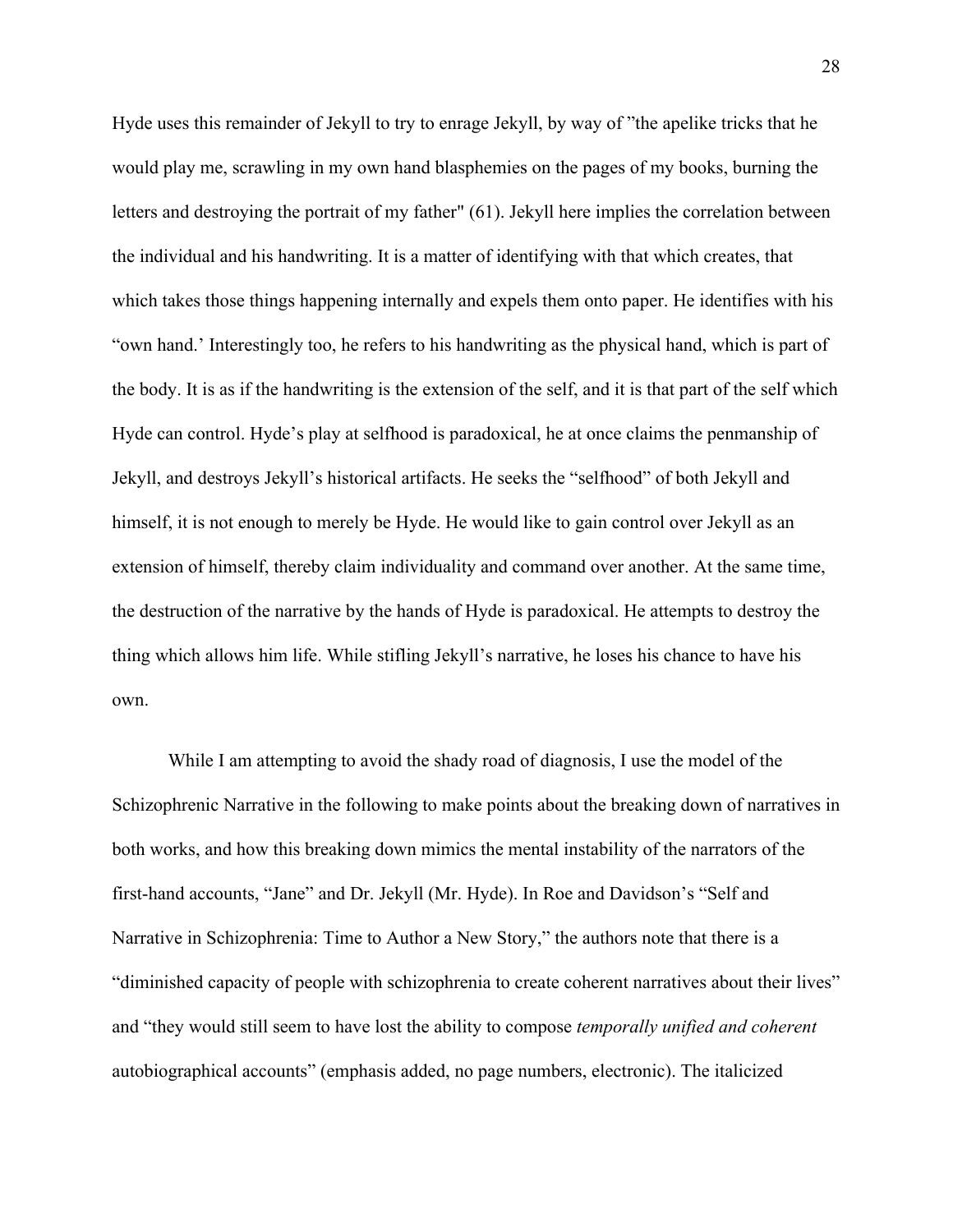portion indicates the fabricated nature of the narrative. This is to say, the narrative is once-removed from the experience, thereby, through the narrative, one reconstructs the experience. Yet the focus here is not on the accuracy of the rendition of the mental disorder, but on the coherence and the linear nature of the narrative. These qualifiers can be indicative, if used, of mental stability. Adversely, the convolution of time and other incoherent factors in narrative point to the instability of the creator of the narrative. This does not mean that these narratives require dismissal, rather, the narrative can provide insight into the workings of the minds of those suffering mental illness.

In fact, narrative is just that space wherein the mentally ill can negotiate his or her illness. Roe and Davidson allow that "narrative is flexible enough both to survive and to contain the apparent contradictions between self and illness….Even when appearing delusional to others, such narratives can serve as an organising mechanism for the person, offering the possibilities for control, continuity, flexibility, and integration" (no page numbers, electronic source) which they perhaps do not hold in "real" life. Further, the narrative form provides for a place to grasp at ownership of individuality and selfhood. "[Entropy] is, as many schizophrenics tell us, hell. The selves inhabiting it seek to be understood, to be imagined and encountered as they undergo their terrible experiences….Their texts precisely claim that they are selves" (Edwards 29). The format of the texts little matter, as long as they take on some characteristics of narrative form. For it is precisely that narrative form which is used to construct the self, and its manifestations are vocal and written. Then what would create chaos for the identity is the conflict of the narrative. Thereby, the narrative events come to be intertwined with the narrative structure, and in this, the identity.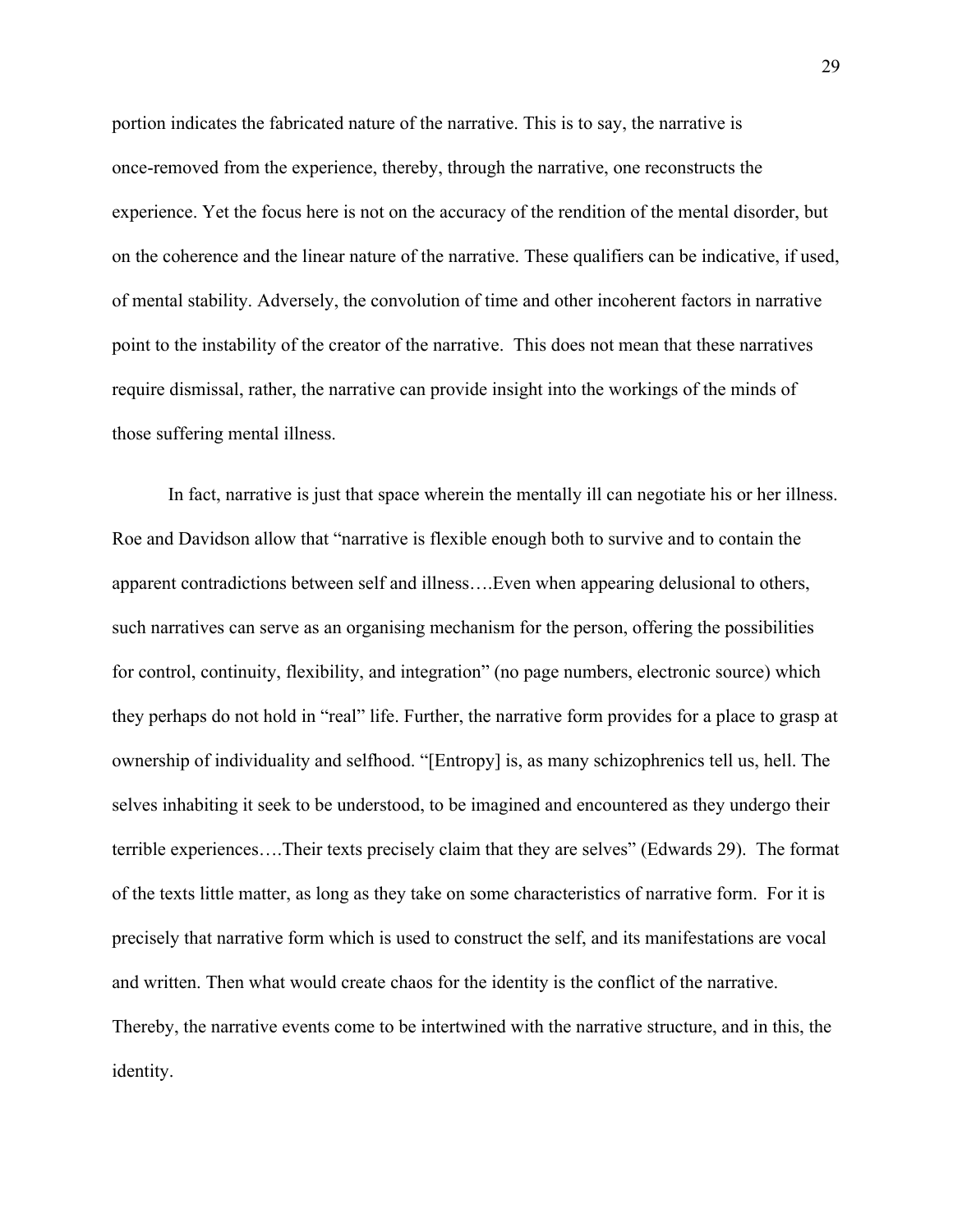As with all discourse there is a constant tension between its creation and its destruction. In "Strange Case" this struggle for the power of narrative comes out in "Henry Jekyll's Full Statement of the Case." Stevenson recreates this tension with the end of Jekyll's personal narrative, which comes to a conclusion with: "Nor must I delay too long to bring my writing to an end; for if my narrative has hitherto escaped destruction, it has been by a combination of great prudence and great good luck. Should the throes of change take me in the act of writing of, Hyde will tear it in pieces" (61). At the very end of the narrative, Jekyll suffers the threat of his narrative being destroyed by Hyde. This signifies a couple things: the narrative has a degree of power and it is something which needs protection from destruction. It is important that Hyde wants to destroy the narrative because it is Jekyll's last power of agency, and the culture of madness depends upon its mysteriousness; without this, the culture becomes visible, comprehensible, understood, and this grants equal power to the "mad" people in society. So the culture of madness relies on the lack of information we have about the mad. It is a form of coercion to not allow a person a voice.

Mental illness and abnormal psychology are tools of narrative used by authors to form rhetorical discourses on the human condition. Part of this creation of the text involves giving up something so personal and so terrifying to society that it begs destruction. Let us for this last portion invoke Roland Barthes and say that the death of the author is present in these texts. Lest we forget the primary argument of this analytical discourse, I will reiterate that it is that, at the most basic and foundational level, writing is a way for people who would otherwise not have a voice to gain *author*ial agency. Psychology and history dictate that those things that are feared are oftentimes pushed into the periphery for the sake of the pretense of normalcy. This is why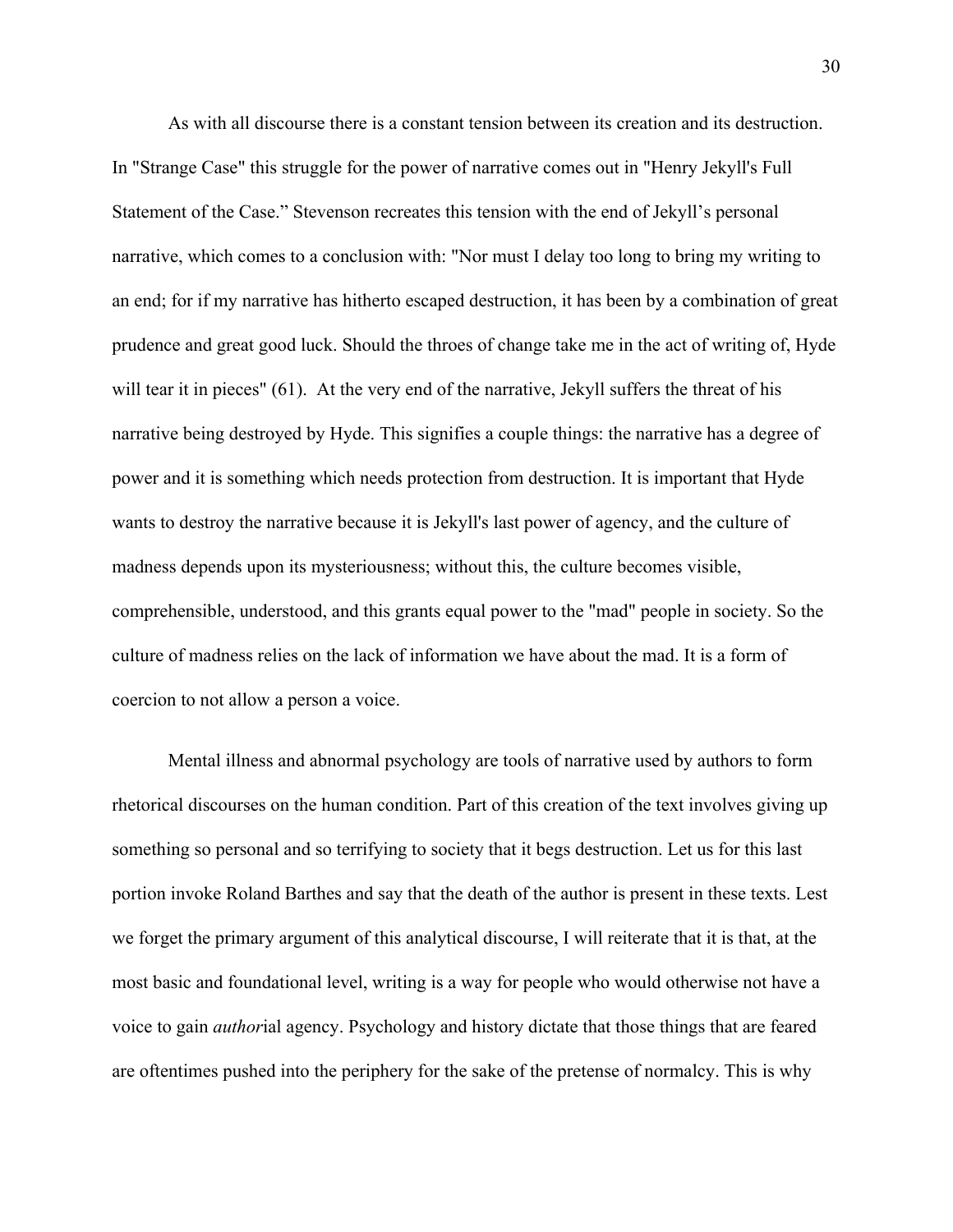these narratives (and the mad) have been reduced to figures and testaments of entertainment. It is unfathomable to think of a world in which people are not in control of themselves, or a world in which one seeks to segregate the Self and allow criminality and the "bad" a place in the world to play-act and to hurt others. Should we live in a world in which we can recognize abnormal psychology as a part of daily life and something that is all around us, in literature, in art, in schools, in offices, and in the general public sphere, we can come to a better place to form comprehensive discourse on how the people who experience and seek out these abnormal mental states live among us, and *are* us.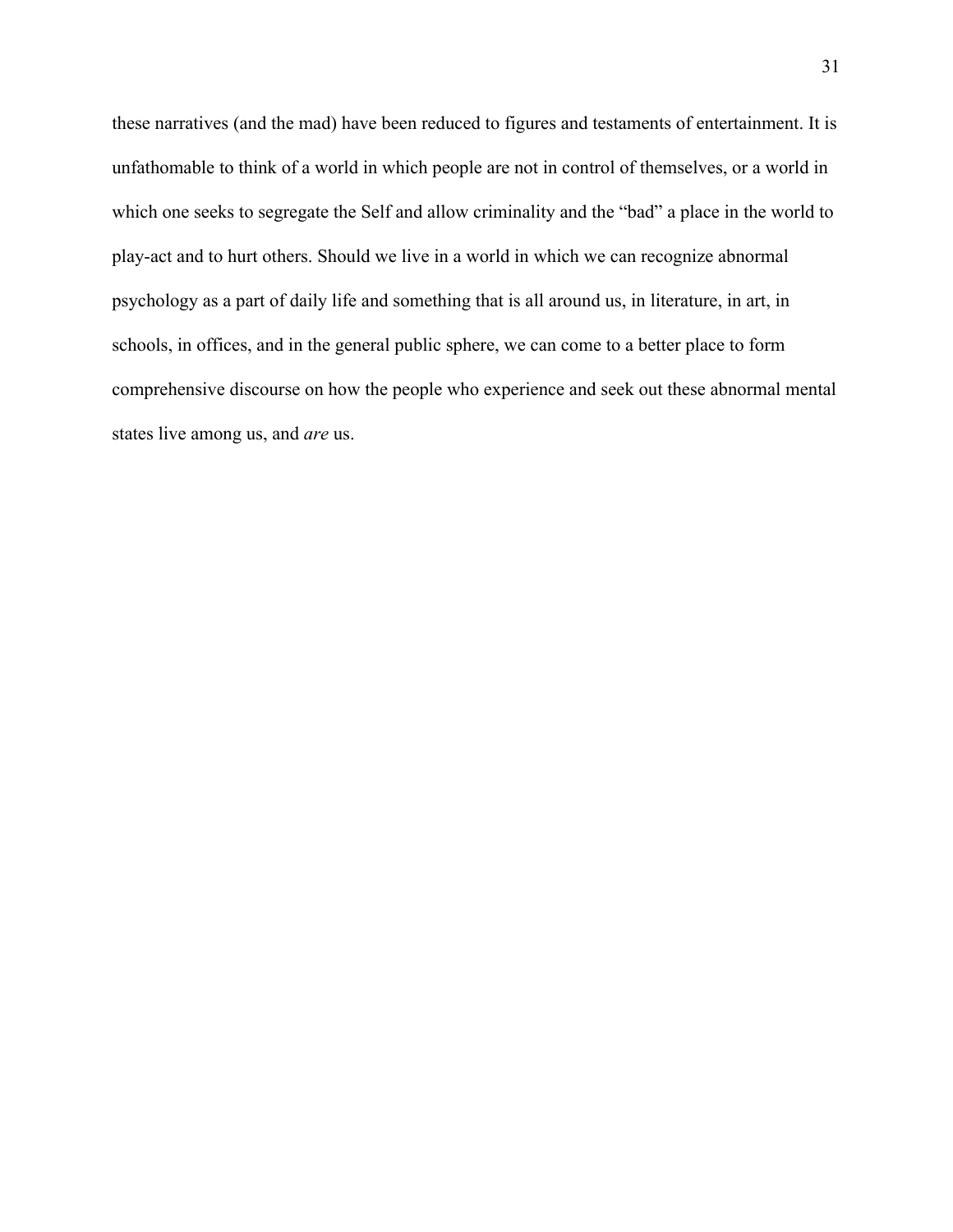## Bibliography

- Beahrs, John O. *Unity and Multiplicity: Multilevel Consciousness of Self in Hypnosis, Psychiatric Disorder and Mental Health*. New York: Brunner/Mazel Publishers, 1982. Print.
- Charlotte Perkins Gilman's "The Yellow Wallpaper" and the History of Its Publication and Reception: A Critical Edition and Documentary Casebook. Ed. Dock, Julie Bates. University Park: The Pennsylvania State University Press, 1998. Print.
- Davidson, L. and Roe, D. "Self and Narrative in Schizophrenia: Time to Author a New Story". *Medical Humanities*: 2005, 31. 89-94. Online Accessed 4.4.14.
- Edwards, Lee R. "Schizophrenic Narrative". *The Journal of Narrative Technique*: 1989. 19.1. 25-30. Online Accessed 4.7.14.
- Foucault, Michel. *Madness and Civilization: A History of Insanity in the Age of Reason*. New York: Vintage Books (Random House), 1965. Print.

Felman, Shoshana. *Writing and Madness*. Ithaca: Cornell University Press, 1985. Print.

Furst, Lilian R. *Idioms of Distress: Psychosomatic Disorders in Medical and Imaginative Literature*. Albany: State University of New York Press, 2003. Print.

Freud, Sigmund. *A Case of Hysteria: Dora*. Oxford: Oxford University Press, 2013. Print.

Gilman, Charlotte Perkins. *The Yellow Wall-Paper, Herland, and Selected Writings*. Ed. Knight,

Denise D. New York: Penguin Classics, 1999. Print.

*Madness and Creativity in Literature and Culture*. Ed. Saunders, Corinne and Macnaughton, Jane. New York: Palgrave Macmillan, 2005. Print.